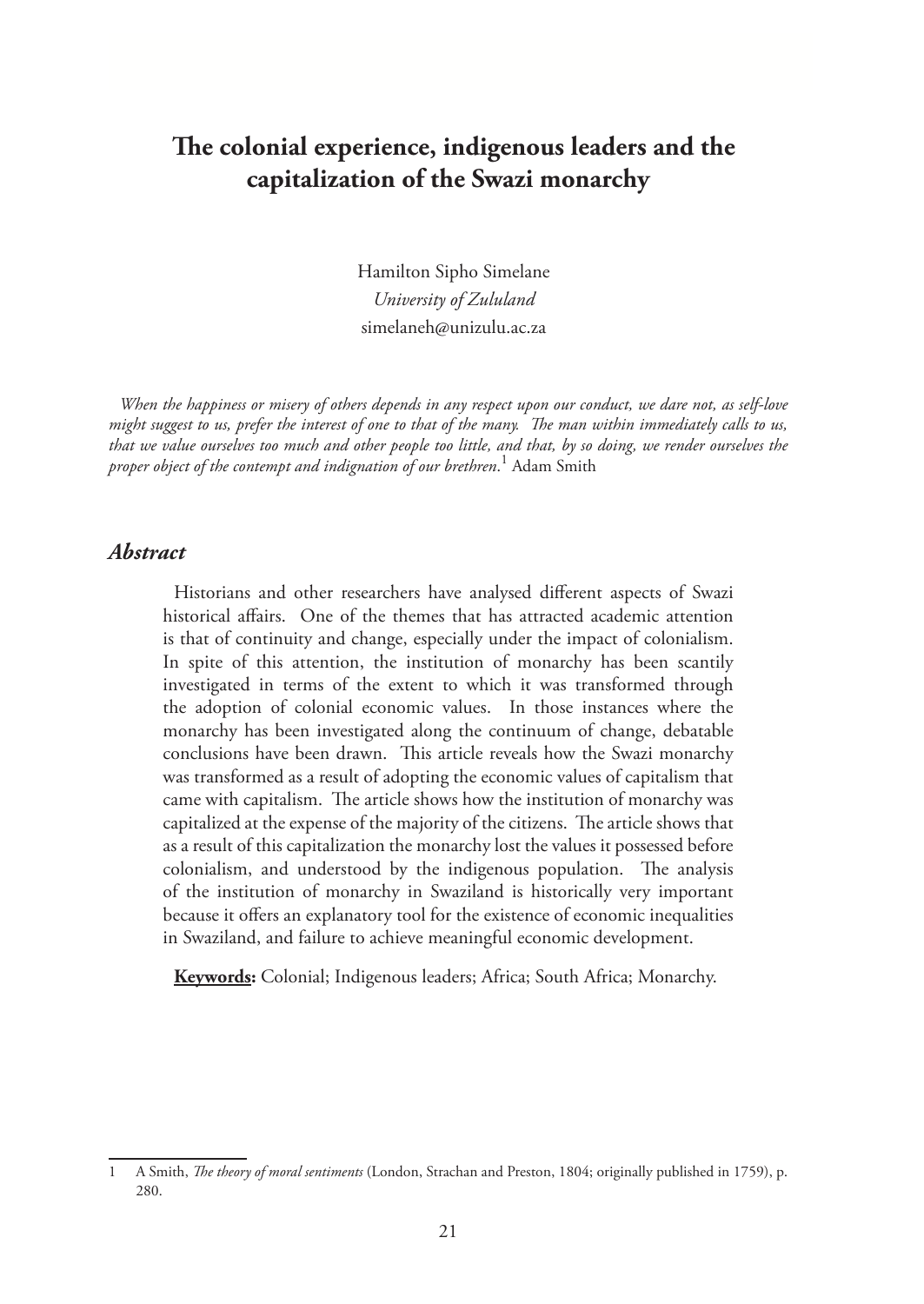## **Introduction**

The impact of colonialism in Africa has been a subject of debate amongst scholars.2 While the debate is important and has made a significant contribution to the study of African history a polarized approach does not seem useful because the impact of colonialism was a mixture of developments, sometimes attended by contradictions. What is historically important is that the impact is observable even though scholars can differ on the nature and depth of the impact. Research on the impact of colonialism enables historians of African history and those who have a casual interest in the subject to better understand how African societies were shaped and reshaped overtime. The impact of colonialism, positive or negative, became more evident after independence as it was expressed through the actions of the leaders who inherited political power from colonial rule.

For economic historians, the fundamental impact of colonialism on Africa was the expansion of capitalist relations of production because the adoption of capitalist values changed the behaviour of some indigenous institutions. An important element of capitalism that had a fundamental impact on Africa was money or loosely, capital.<sup>3</sup> This is a central component of capitalism as an economic system that resulted in a change in some African values during and after colonialism. It may seem unnecessary to draw attention to money and change, but as Marx complained, the "cash nexus" once integrated into social values, dominates social relations and, the quest to make money gradually replaces all other motives in the productive activities of humanity.<sup>4</sup> While there is a proliferation of literature on the impact of money on the processes of production and exchange in Africa,<sup>5</sup> very little has been written on how indigenous institutions became preoccupied with the accumulation of money and how they were transformed in the process.

Some of the leading scholars who have engaged in the debate on the impact of colonialism on Africa are, LH Gann and P Duignan, *Colonialism in Africa, 1870-1960, Vol. 1: The History and politics of colonialism, 1870-1914* (Cambridge, Cambridge University Press, 1969); PC Lloyd, *Africa in social change* (Harmondsworth, Penguin, 1972); M Perham, *The colonial reckoning* (London, Collins, 1961); W Rodney, *How Europe underdeveloped Africa (London, Bogle L'Ouventure Publications, 1988);* DK Fieldhouse, *Colonialism, 1870-1945: An introduction* (London, Macmillan, 1983).

<sup>3</sup> Claude Ake has described the process of monetization in Africa as a mechanism of imposition capitalist relations. See, C Ake, *A political economy of Africa* (London, Longman, 1981).

<sup>4</sup> For a more detailed discussion of the centrality of money under capitalism see, G Ingham, *Capitalism* (Cambridge, Polity Press, 2008).

<sup>5</sup> Literature on this subject include, P Bohannan, "The impact of money on an African subsistence economy", *Journal of Economic History*, 19, 1959; A Aderibigbe, "Trade and British expansion in the Lagos area in the second half of the nineteenth century," *Nigerian Journal of Economic and Social Studies,* 4, 1962; AG Hopkins, *An economic history of West Africa* (London, Longman, 1973).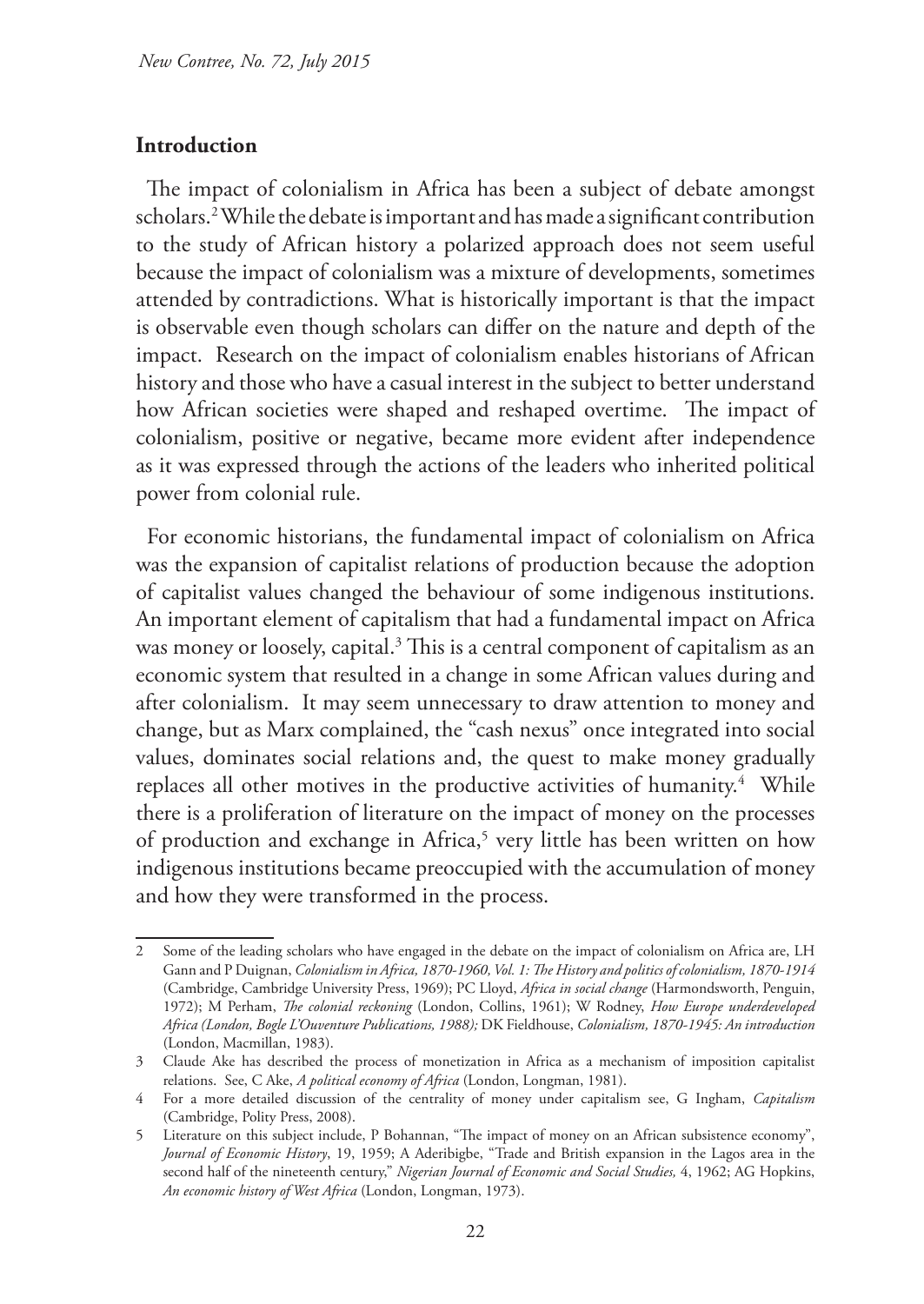Hugh Macmillan, in his analysis of colonialism and change in Swaziland commented, "… capitalism and colonialism had only a marginal impact [on Swaziland]".6 This statement gives the impression that capitalism and colonialism did not have a fundamental and lasting impact on Swazi institutions and other aspects of the Swazi historical landscape. However, research has shown that Swaziland, like all colonized territories in Africa, was everlastingly impacted upon by capitalism and the general condition of colonialism. However, Macmillan acknowledged that, "…there was little else stable in the history of Swaziland [during the colonial period]".7

Several studies have analysed how colonialism and colonial policies unleashed change dynamics, $^8$  and that trajectory need no be repeated here. While there is evidence of the ascendance of capitalist relations of production in the Swazi economy,9 there is no study of how some indigenous were capitalized as a result of colonialism and the expansion of capitalist relations. For instance, there is no study that shows how the institution of monarchy was capitalized<sup>10</sup> and transformed in both the colonial and post-colonial periods. This is in spite of the fact that such processes are very important in the study of the economic history of Swaziland because the institution of monarchy determines who has power in society and to what end that power is utilized. This institution also had the power to set up economic institutions to enrich itself at the expense of the rest of society. 11

Although the institution of monarchy in Swaziland has been lauded as a beacon of resilience against colonial forces of change, it was transformed by colonialism and capitalism.12 Existing literature that touches on the Swazi

<sup>6</sup> H Macmillan, "Swaziland: Decolonization and the triumph of 'tradition'", *Historical perspectives on the political economy of Swaziland: Selected articles* (Kwaluseni, SSRU, 1986), p. 105.

<sup>7</sup> H Macmillan, "Swaziland: Decolonization..*.*", J Daniel and M Stephens (eds.), *Historical perspectives...,* p. 106.

<sup>8</sup> For more detailed discussion of this point see, AR Booth, *Swaziland: Tradition and change in a Southern African kingdom* (Bulwer, Westview Press, 1983); HS Simelane, "Colonial policy, male opposition, and the introduction of Swazi women to wage labour, 1935-1955", *African Historical Review*, 43(1), 2011.

<sup>9</sup> For some of the research that reveals the expansion of capitalism in Swaziland see, AR Booth, "Capitalism and the competition for Swazi labour, 1945-1960", *Journal of Southern African Studies* 13(1), October, 1986; HS Simelane, *Colonialism and economic change in Swaziland, 1940-1960* (Manzini, JAN Publishing Centre, 2003).

<sup>10</sup> The term capitalization is used here to denote the injection of money/capital into the operations of the institution of monarchy in Swaziland consequently transforming it into a quasi-capitalist institution. This can be a product of both domestic and foreign capital investment.

<sup>11</sup> This view has been elaborated upon in the analysis of political institutions. For more detail see, D Acemoglu and JA Robinson, *Why nations fail: The origins of power, prosperity and poverty* (London, Profile Books, 2013).

<sup>12</sup> For a detailed discussion of the Swazi monarchy as a traditional institution that survived colonialism when other African monarchies fell under the pressure of colonialism see, H Macmillan, "Swaziland: Decolonization…, J Daniel and M Stephens (eds.), *Historical perspectives…*; and H Kuper, *Sobhuza II: Ngwenyama and King of Swaziland* (London, Duckworth, 1978).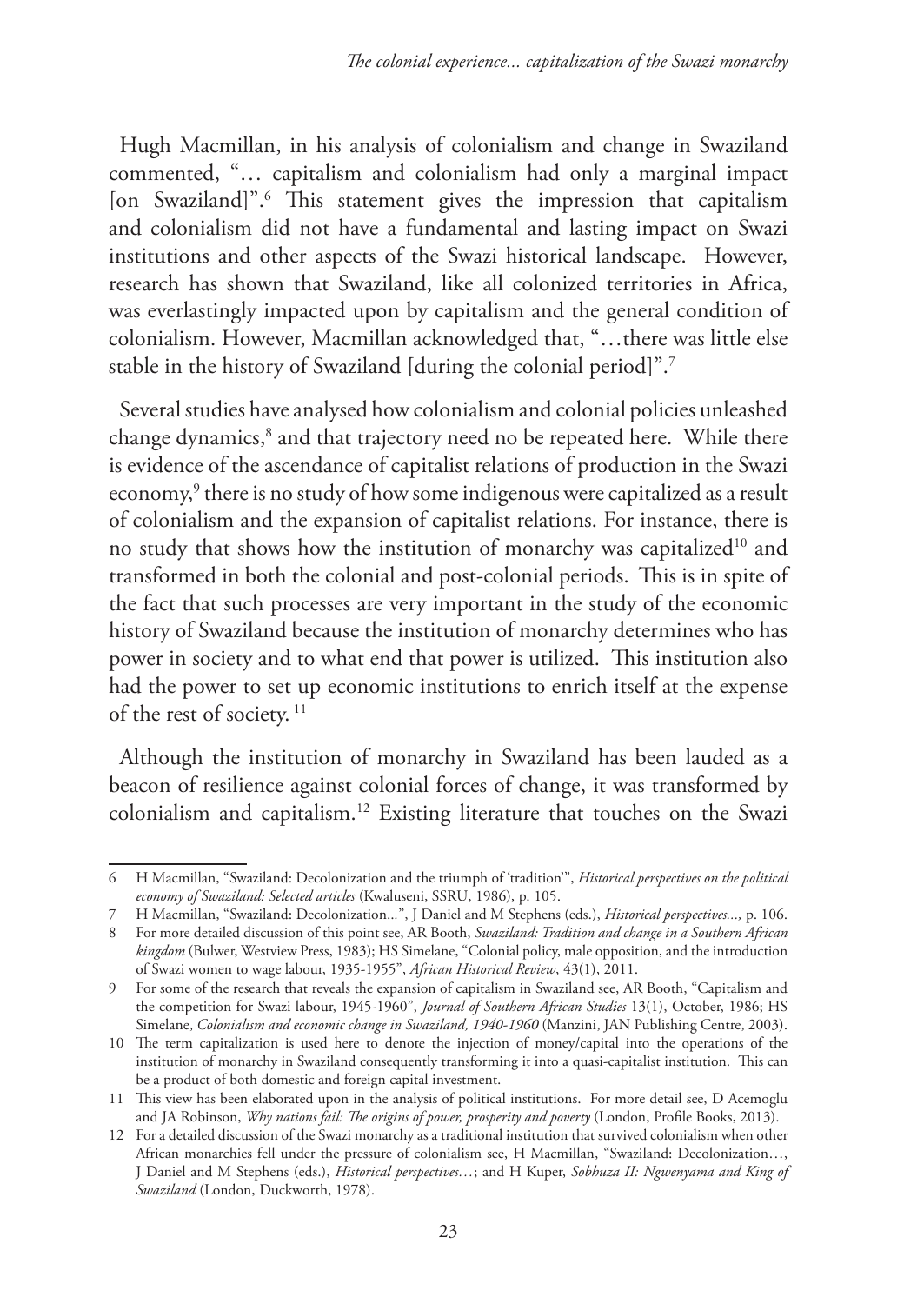monarchy has focussed on political dimensions of the monarchy, neglecting the economic dimension that has allowed the monarchy to reproduce itself. This article ventures into this neglected area and interrogates the developments that contributed to the capitalization of the Swazi monarchy and how the institution was transformed as a result. The article argues that the Swazi monarchy has been able to use its political power to capitalize itself over time and in the process has been transformed into a quasi-capitalist institution that has lost its traditional humanistic values. While the article traces the trajectory of the capitalization of the Swazi monarchy from the colonial period, it concentrates on the post-colonial period to reveal the machinations of self-capitalization the monarchy was engaged in under the leadership of King Sobhuza II.

# **Colonialism and the foundation of the capitalization of the Swazi monarchy**

The expansion of western imperialism into southern Africa changed the balance of power in the region. It was clear that the invading Europeans had come to dominate the region's political landscape and African leaders and their societies had to respond to such developments. By the second half of the nineteenth century the Swazi leadership, just like its counterparts in the rest of the region, were forced to contend with the growing power and influence of whites. During the last five years of the century the Swazi Queen Regent, Labotsibeni (Gwamile Mdluli) concerned herself with the power of the British and the Afrikaners who were competing to either control or take over her kingdom.13 Evidence indicates that she was resigned to the view that the whites would ultimately take over the country (so was her husband, King Mbandzeni who ruled the country 1875 – 1889), and was intrigued by the source of the power of white man.

In an attempt to identify the base of the power of the white man she asked her Council where the power of the white man lies? The majority of the Councillors argued that the power of the white man lied in guns and military strength. Some Councillors argued that it lied in magic, hence in the Swazi

<sup>13</sup> For more detail on the relationship between the British, the Afrikaners, and the Swazi under Labotsibeni, see HS Simelane, "Female leadership, Europeans, and the struggle for Swazi independence, 1890-1902", *Uniswa Research Journal*, 19, December 2005; AM Kanduza, "Queen Regent Labotsibeni", MJ Diamond et. al. (eds.), *Women writing Africa: The southern region* (New York, The Feminist Press at the City University of New York, 2004).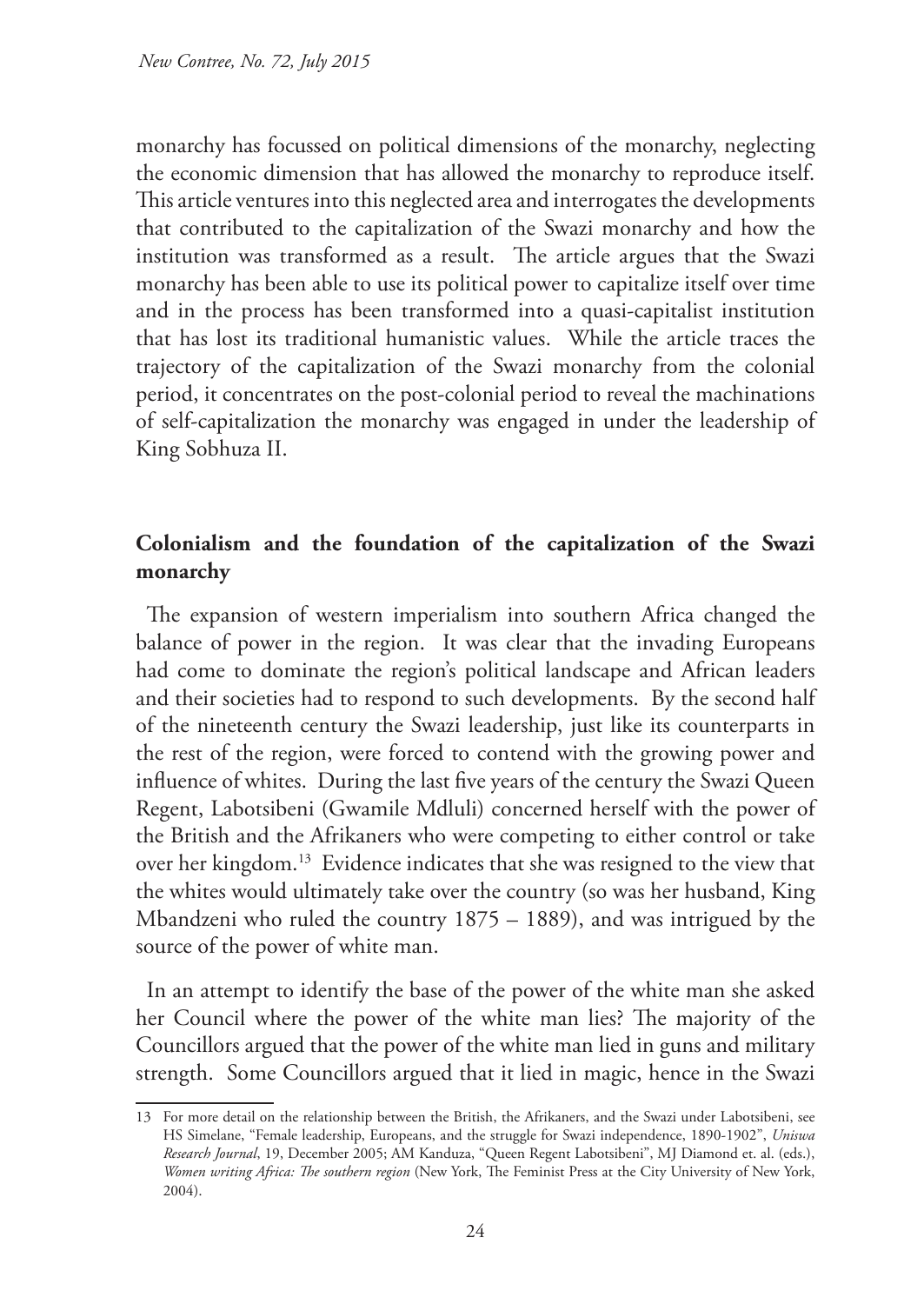language they were called *Belumbi* (magicians). However, Labotsibeni was not convinced with these responses and argued that the power of the white man lied in money and education.<sup>14</sup> She went further to state that her vision of a future Swaziland was that of a country that is able to accumulate money and acquire high levels of education. According to her view, therefore, the source of power and strength for every institution capital accumulation and acquisition of educational skills. Her emphasis on money was a clear demonstration of her shrewdness and astuteness. Her thinking was well ahead of her compatriots as she realized very early that the power of money was to be found not simply in accumulated wealth, but also in the power to control. She saw money as a means of political domination. She was well aware that she could not dominate the British, but the power of money could work in the domination of the indigenous population. In the education field her pursuit of her dream was made real by the establishment of a Swazi National School in Zombodze in 1906, and after her, the establishment of a national high school in Matsapha in 1931 with the strong assistance of the then Resident Commissioner, HA Dickson. While these developments in the field of education were very important, the initial purpose was to educate children from the royal family and families of councillors.

Throughout her reign as Queen Regent between 1899 and 1921, Labotsibeni paid a lot of attention to the accumulation of money for purposes of augmenting the power of the institution of monarchy. Her belief that money was power was a fundamental revision of pre-colonial values where the power of the monarchy was believed to lie in military strength and hegemonic tendencies. It was also a revision of the general view that "The key to wealth in Swazi society … was cattle."15 From the beginning of the colonial period she developed the skill of strengthening the financial position of the monarchy within the restrictions imposed by colonial policy. For instance, research has shown that during the early years of British colonial rule she exploited the colonial dynamic of labour migration to impose a levy of between 3-5 pounds on all migrants recruited for the South African mines.16 Labotsebeni argued that the levy was meant to buy back land that was alienated at the beginning of British colonial rule. By 1915 the country was facing a revolt as Labotsibeni

<sup>14</sup> The point is also raised in AR Booth, *Swaziland: Tradition and change... .*

<sup>15</sup> AR Booth, "Homestead, state and migrant labour in colonial Swaziland", J Daniel and M Stephen (eds.), *Historical perspectives on the political economy of Swaziland: Selected articles* (Kwaluseni, Social Science Research Unit, University of Swaziland), p. 21.

<sup>16</sup> J Vilane, "Ideology and ideological control in Swaziland…", J Daniel and M Stephen (eds.), *Historical perspectives…*, pp. 126-141.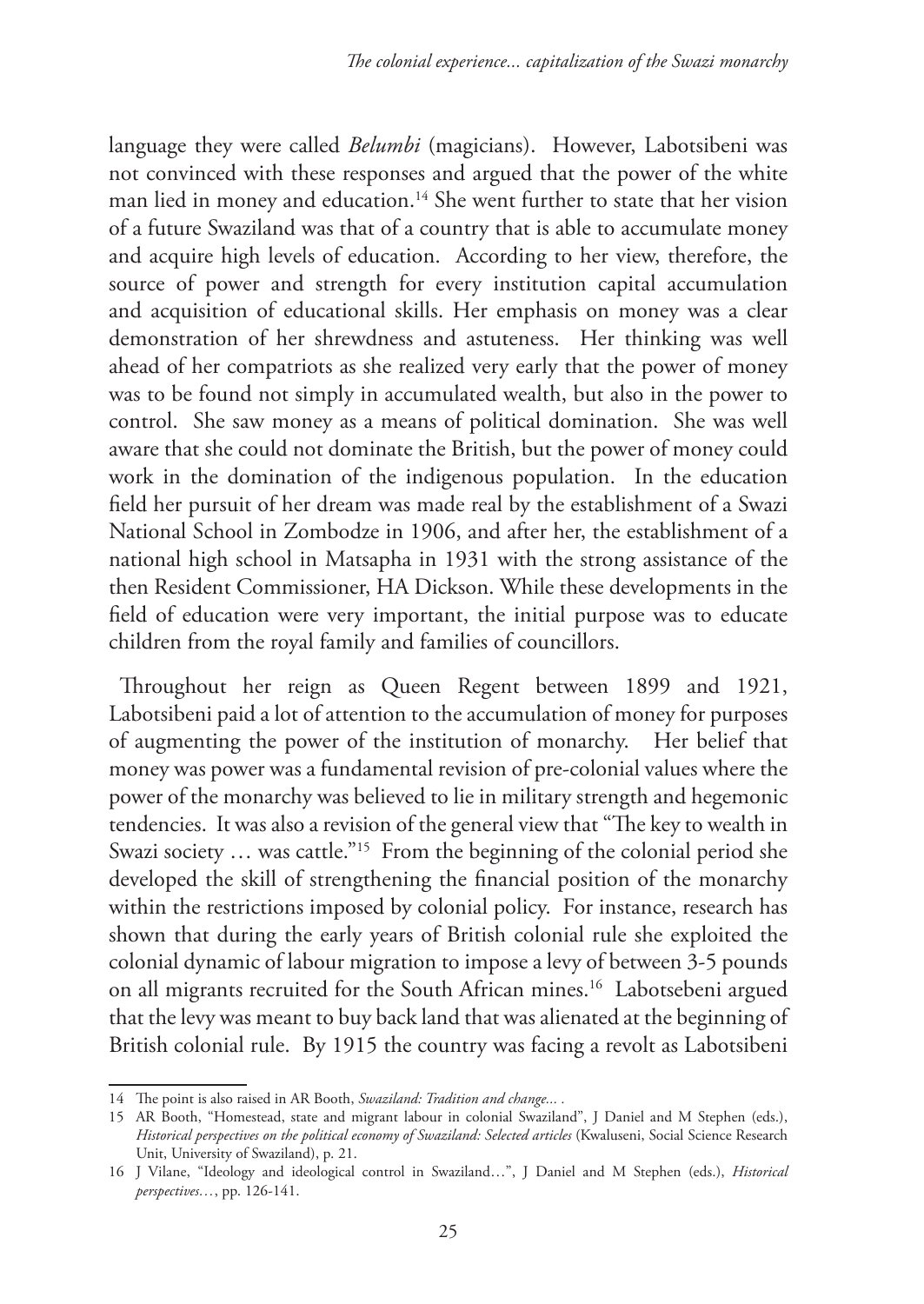was accused by some chiefs of failing to account for the money collected from migrants. The colonial administration was forced to stop the levy.

Still pursuing the strategy of capitalizing the monarchy Labotsibeni entered the payroll of the Witwatersrand Native Labour Association as facilitator for the recruitment of Swazi men to South African mines from whom she received a payment of 30 pounds per month.<sup>17</sup> She conducted the peddling of Swazi men to the mines together with her son prince Malunge. As was the case in all her efforts to capitalize the monarchy, the central aim was power and control of the general Swazi population.

While Labotsibeni appears to have had a clear vision of how to capitalize the institution of monarchy, her schemes did not go well with the colonial administration as the administrators argued that she was doing it at the expence of the indigenous citizens. British colonialism tended to confine her and her chiefs to pre-capitalist forms of exploitation and accumulation. She was not given an opportunity to exploit the new channels of accumulation that came with colonialism. Yet, her dream of making the monarchy powerful through the accumulation of money remained alive.

The Regency of Labotsibeni was crucial in creating the foundation for the capitalization of the Swazi monarchy, not just because she reconceptualised the source of power and strength for the monarchy, but also because she ensured that her ideas were reproduced. She had the opportunity to mentor her grand-child and Crown Prince, Mona, who in 1921 ascended the throne as King Sobhuza II. King Sobhuza II placed a huge premium on the capitalization of the institution of monarchy and placing education as an important foundation for developing the Swazi nation. Yet, again, just like her grandmother he was also restrained by colonial policy from implementing the policy that would make the monarchy powerful through money. In the 1930s he attempted to empower certain sections of the monarchy through preferential granting of trading licences,<sup>18</sup> but very little came out of this action. In the 1940s Sobhuza supported by his councillors inaugurated the Swaziland National Fund (SNF) which was later transformed into the Swaziland National treasury under the control of Sobhuza and his council. The money for the fund was derived from a share of taxes and fines from

<sup>17</sup> For a detailed discussion of this point see, JS Crush, *The struggle for Swazi labour, 1890-1920* (Queens, Queens-MacGuill University Press, 1987).

<sup>18</sup> H Macmillan, "Swaziland: Decolonization..., J Daniel and M Stephens (eds.), *Historical perspectives...,* pp. 104- 125.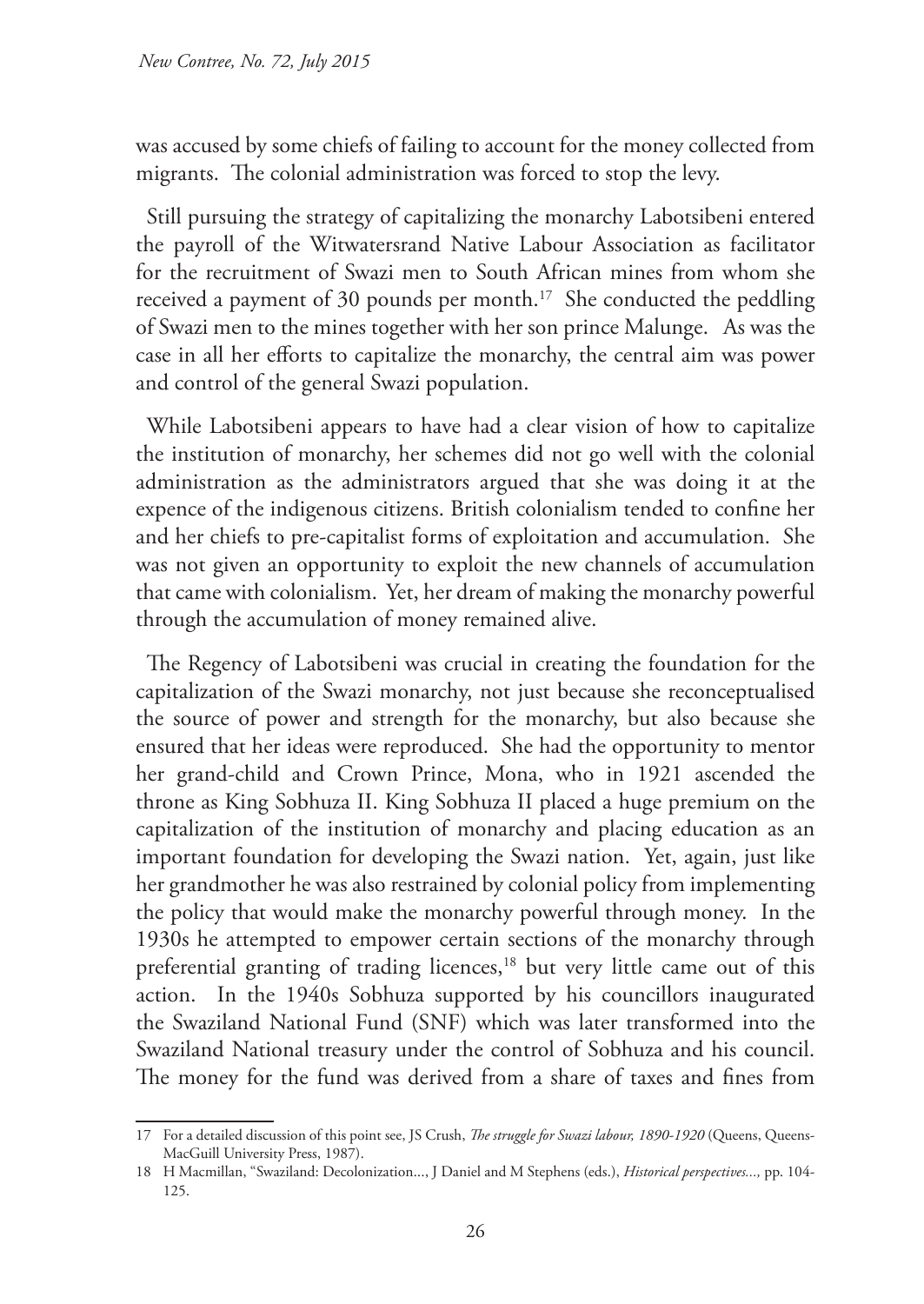courts. By the 1960s the fund boasted an amount of 70,000 pounds that was largely used by the king and chiefs for their wages.<sup>19</sup>

Immediately after the Second World War King Sobhuza II jumped onto the band-wagon of the capitalization of the Swazi economy that was taking place at the time.20 He even went to the extent of reaching an agreement with investors in commercial afforestation to establish a commercial forest for the monarchy.<sup>21</sup> What came out clearly after 1945 were two tendencies that were to shape future developments. First, it was the tendency to collaborate with foreign capital interests in the attempts to capitalize the institution of the Swazi monarchy. Second, it was the tendency of the Swazi monarchy to enter into business ventures in the name of the Swazi nation. Even after 1945, the restraining 'hand' of colonialism writ large and King Sobhuza II could not perfect his schemes of monarchical accumulation. Understandably, from time to time Sobhuza II expressed his anger against the colonial administration over the wealth of the country as he believed that the wealth of the country should be under the control of the Swazi monarchy.<sup>22</sup> While Hilda Kuper has interpreted the confrontation between Sobhuza II and the colonial administration as a political battle and a matter of cultural nationalism, my view is that it was essentially a struggle for accumulation.

It would be unrealistic to assume that the capitalization of the Swazi monarchy was simply founded on the preferences and choices of Swazi leaders. The condition of colonialism itself played a very important role through the economic system it introduced, and the manner in which it operated. Colonialism came with capitalism as an economic system.<sup>23</sup> Although it might seem needless to say, money is an essential component of capitalism as an economic system.24 This economic system was systematically drafted into the indigenous Swazi economic structure that was largely dominated by pre-capitalist modes of production, but its impact was also felt at the political level. The values of capitalism such as selfishness (which Adam Smith passionately attempted to argue against before he wrote *The Wealth of* 

<sup>19</sup> J Vilane, "Ideology and ideological…", J Daniel and M Stephens (eds.), *Historical Perspectives…*, pp. 126-141.

<sup>20</sup> AR Booth, "Capitalism and the Competition…", *Journal of Southern African Studies,* 13(1), October 1986, pp. 125-150.

<sup>21</sup> For more information see, HS Simelane, *The plantation economy and socio-economic transformation in Swaziland*, (Manzini, Ruswanda Publishing Breau, 1998).

<sup>22</sup> For more information on his constant quarrels with the colonial administrators see, H Kuper, *King Sobhuza II...* 

<sup>23</sup> For more information see, C Ake, *The Political economy… .*

<sup>24</sup> See sources like M Dobb, *Studies in the development of capitalism* (London, Routledge and Kegan Paul, 1963); J Sender, and S Smith, *The development of capitalism in Africa* (London, Methuen, 1986); and M Beaud, *A History of capitalism* (London, Macmillan, 1984).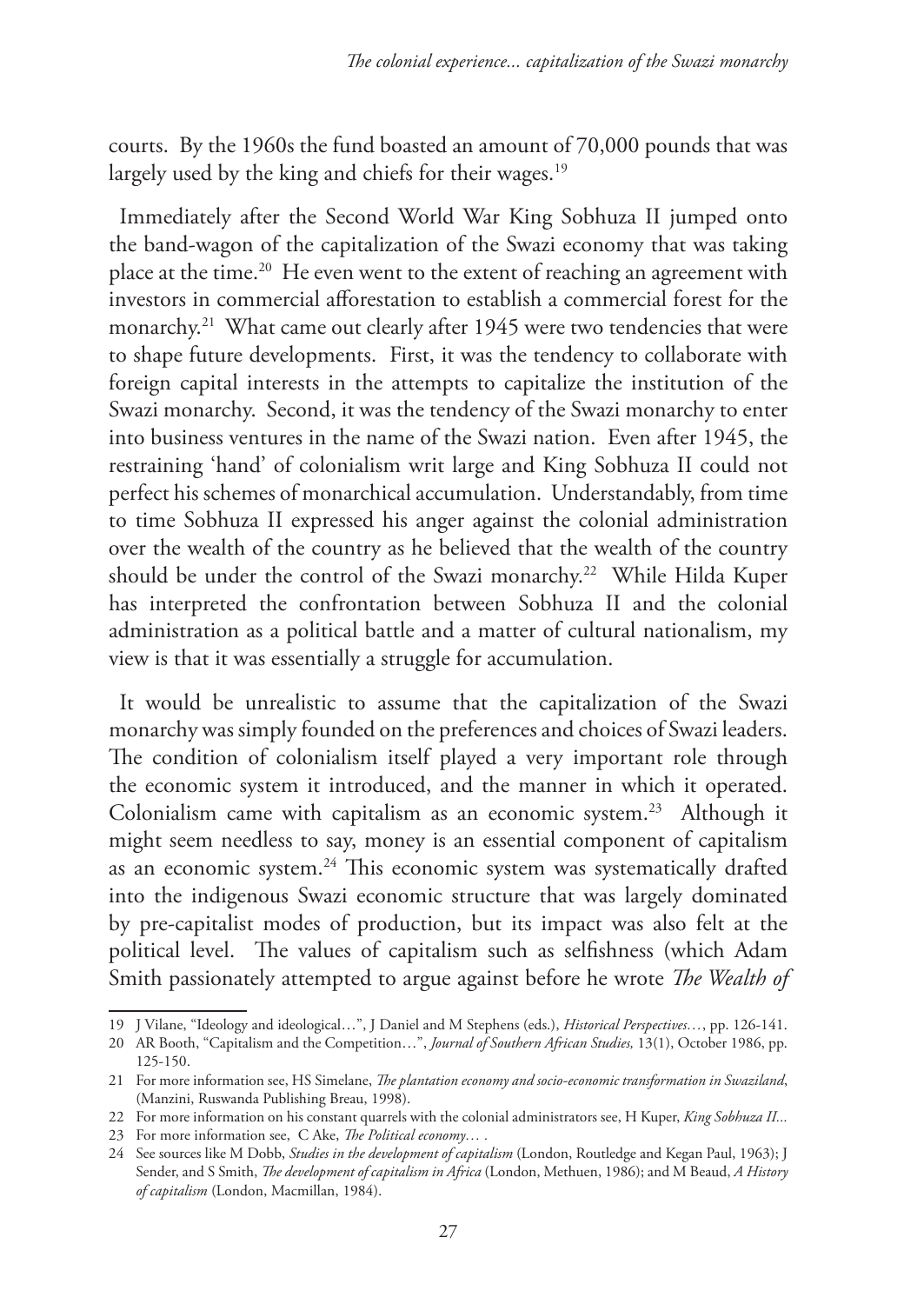*Nations*), capital accumulation and individualism percolated to almost all the levels of Swazi society. These values were adopted by Swazi leaders and shaped their behaviour even after independence. It should be noted that Swazi kings are assumed to be a symbolic embodiment of traditional values and customs, and this assumption was shaken under colonialism and after.

The operation of colonialism went a long way in creating the foundation for the capitalization of the Swazi monarchy. This arises from the manner in which British colonialism related to indigenous chiefs and paramount chiefs at the operational level. Colonial administration saw the Swazi king (Paramount Chief) as an auxiliary that could be bought out cheaply.25 He was made aware that avenues for personal accumulation would be open to him if he complied with colonial instructions.<sup>26</sup> The major consequence of this was that the tendency toward the reinforcement of the values of individual accumulation was amplified. Through colonial operations Swazi indigenous rulers became increasingly individualistic and capital accumulation at the individual level became a common value. One of the major lessons learnt by the Swazi monarchy from colonialism was the notion that power conferred possibilities of self-enrichment through rent-seeking<sup>27</sup> behaviour and other forms of capital accumulation. Historical evidence from different parts of Africa shows that one of the important imprints of colonialism on indigenous rulers was the drive for the accumulation of personal wealth. It has been noted that through the operations of colonialism, "indigenous rulers extended their territories and increased their wealth".28 That is the reason why some scholars have concluded that, "Colonial rule and capitalism aggravated jealousy and greed."<sup>29</sup> The quest for wealth accumulation through the capitalization of the institution of monarchy in Swaziland was, therefore, to a large extent, an outgrowth of values inherited from colonialism.

<sup>25</sup> This was not peculiar to Swaziland as it was witnessed in most parts of colonial Africa where there were indigenous chiefs or were installed. For more on the point see, P Chabal, *Africa: The politics of suffering and smiling* (London, Zed Books, 2009).

<sup>26</sup> This was not peculiar to Swaziland but true to the whole of colonial Africa irrespective of the colonial power under consideration.

<sup>27</sup> For more detail discussion of this concept see, EC Pasour Jr., "Rent seeking: Some conceptual problems and implications", Paper Presented a New York University-Liberty Fund Research Seminar, 7-11 August 1983, pp. 1-44.

<sup>28</sup> For more information see, DK Fieldhouse, *Colonialism, 1870-1945: An introduction* (London, Macmillan, 1983), p. 35.

<sup>29</sup> A Roberts, "African cross currents", A Roberts (ed.), *The colonial moment in Africa: Essays on the movement of minds and materials, 1900-1940* (Cambridge, Cambridge University Press, 1990), p. 147.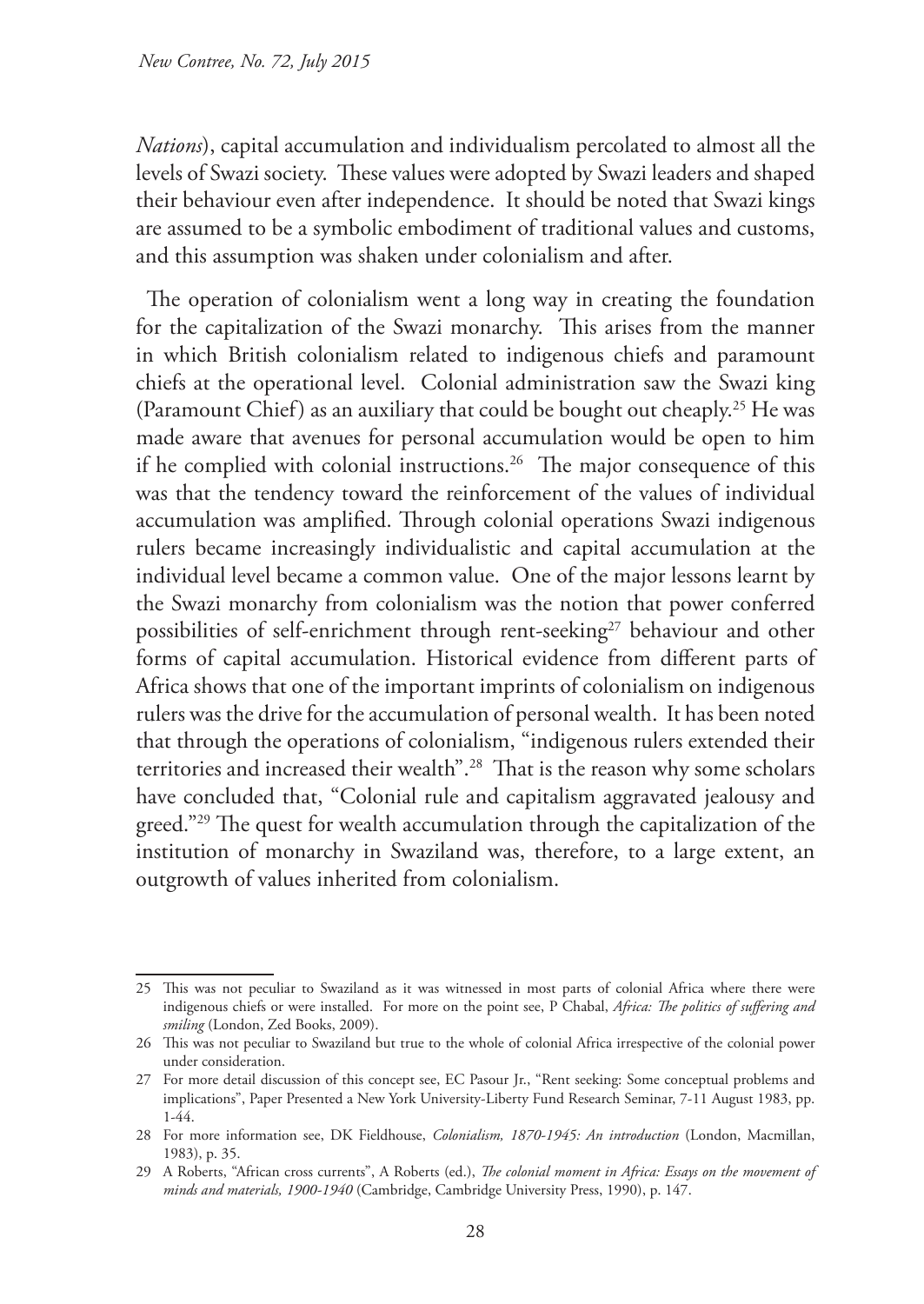# **Post-colonial dynamics and the capitalization of the Swazi monarchy**

The attainment of political independence in 1968 paved the way for a more aggressive capitalization of the Swazi monarchy. According to some analysts, "independence transformed [Swazi] chiefs into a comprador bourgeoisie".<sup>30</sup> King Sobhuza II appears to have been fully aware that the monarchy did not have a material base in the country's emerging private sector.<sup>31</sup> Independence, which gave power to the traditionalists led by King Sobhuza II and leading members of the royal family, allowed him and his Council to put in place the necessary laws to facilitate accumulation by the royal family. This is something that he felt was long denied by British colonialism.<sup>32</sup> At last, with independence, they were able to operate without the restrictions of colonial policy that was driven by authoritarian Resident Commissioners.<sup>33</sup>

The first move to create the material conditions necessary for the capitalization and accumulation of the monarchy began in 1967 when the essential elements of the independence constitution were debated. Most issues were hotly debated in the Legislative Council where King Sobhuza II and his traditionalists found themselves forced to accept a Westminster-type constitution.34 It was, however, clear that the Swazi traditionalists wanted much more than a constitutional monarch that was intended by Sir Loyd Francis who was Her Majesty's Commissioner in Swaziland at the time. King Sobhuza II and his Council succeeded in limiting the power of parliament when the King-in-Council was constitutionally given control over Swazi law and custom.

Pertinent to the purposes of this paper was the constitutional debate on the control of the mineral resources of the country. This could also be viewed as a debate about the control of the wealth of an independent Swaziland. The Queen's Commissioner, supported by the white members of the Legislative

<sup>30</sup> RH Davies, D O'Meara, and S Dlamini, *The kingdom of Swaziland: A profile* (London, Zed Books, 1985), p. 15.

<sup>31</sup> This point has also been raised by some scholars who have analyzed the location of the Swazi monarchy in the country's economic structure. For more information see, J Daniel, "The political economy of colonial and post-colonial Swaziland", *South African Labour Bulletin* 7(6), 1982, pp. 90-113; M Fransman, "The state and development in Swaziland, 1960-1977" (D.Phil., University of Sussex, 1978).

<sup>32</sup> This is shown by the fact that from 1921 to independence there was constant tension between Sobhuza II and his Council on the one side, and Resident Commissioners and Queens Commissioners on the other over the control of the mineral wealth of the country. This also became one of the major points of intense debate towards independence.

<sup>33</sup> For more information on the tension which also included political matters see, H Kuper, *Sobuza II… .*

<sup>34</sup> H Macmillan, "Swaziland: Decolonization…", J Daniel and M Stephens (eds.), *Historical perspectives*..., pp. 104-125.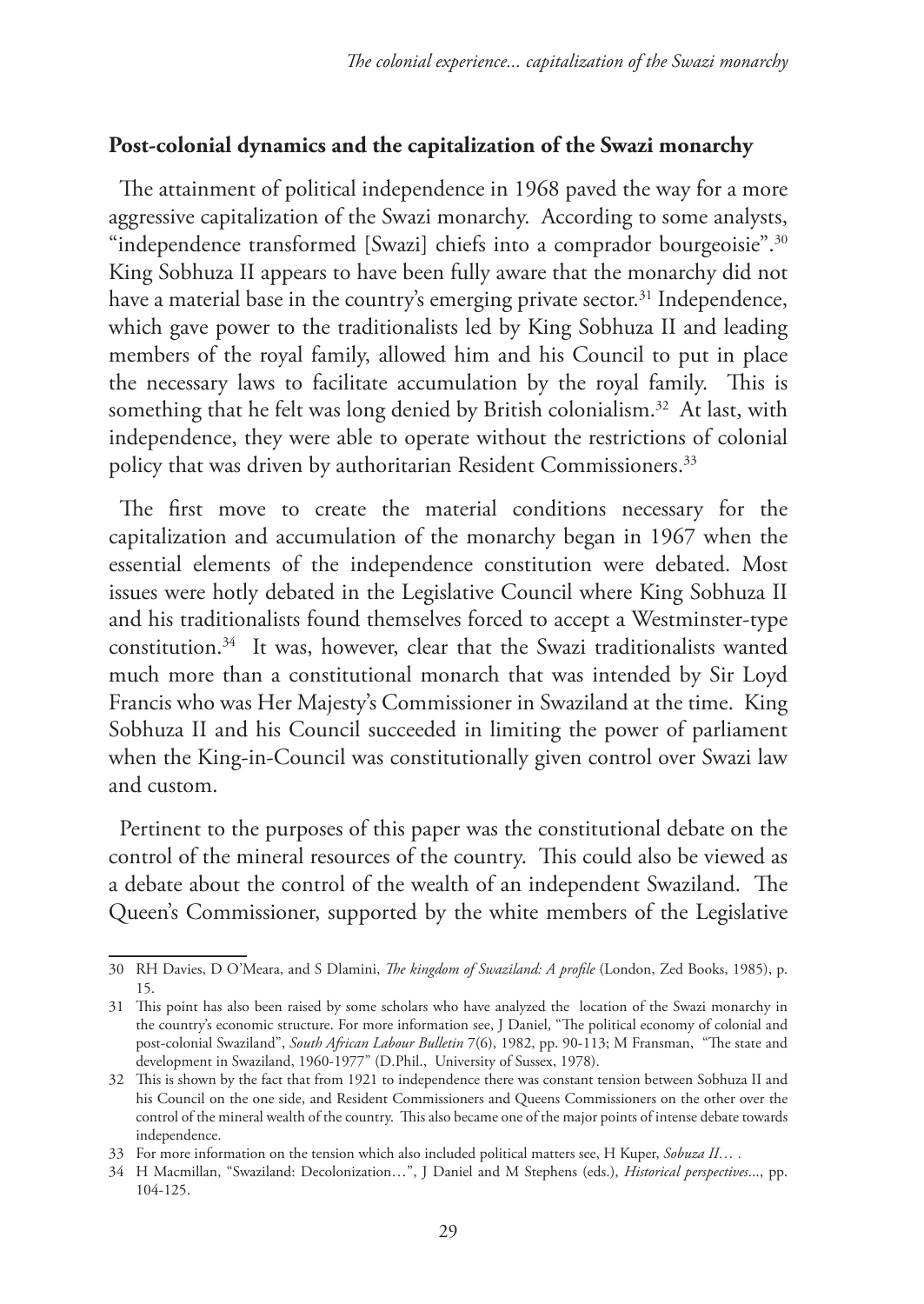Council argued that control of the mineral wealth of the country should vest in the country's parliamentary government, but this view was strongly opposed by King Sobhuza II and his council of traditionalists. The traditionalist block argued that the mineral wealth of the country should vest in the Swazi monarch "in trust for the Swazi nation".<sup>35</sup> At the end of the debate King Sobhuza and his Council won and through Section 9 of the independence constitution<sup>36</sup> the mineral wealth of the country vested in the King-in-Council. However, Sobhuza and his supporters wanted more than just an assurance of ownership, as they also wanted an institutional guarantee of control. While it was agreed that a mineral committee should be formed, there was strong disagreement on the appointment of the committee that would exercise control over the minerals. An amendment was proposed virtually denying parliament the right to nominate half of the members of the committee. Obviously, this was a move to push the control of the committee to King Sobhuza II. All the white members voted against the amendment, but the King-in-Council was given the power to nominate all the members of the committee.<sup>37</sup>

The victory of King Sobhuza II to control the mineral wealth of the country was very important for the history of the country. It assured him and his Council of chiefs and members of the royal family that the occurrence of the 1880s when all mineral and land rights were concessioned away to English and Afrikaner fortune seekers would not be repeated.38 In a much deeper sense, this victory was crucial for the future development of Swaziland because it strengthened the ability of the Swazi monarchy to capitalize itself and accumulate at the expense of the nation at large. However, even after this victory, the monarchy was still left with a lot of work towards its capitalization.

The biggest move in the capitalization of the Swazi monarchy came in the same year that the country got its independence from Britain. In 1968 King Sobhuza II announced the establishment of Tibiyo Taka Ngwane Fund, loosely translated, "wealth of the Swazi Nation".<sup>39</sup> The general language used in the charter establishing the organization depicted it as being for the good

<sup>35</sup> H Macmillan, "Swaziland: Decolonization...", J Daniel and M Stephens (eds.), *Historical perspectives*..., p. 314.

<sup>36</sup> R Levin, *When sleeping grass awakens: Land and power in Swaziland* (Johannesburg, Witwatersrand University Press, 1997), p. 85

<sup>37</sup> Legislative Council, Official Report, 5<sup>th</sup> Meeting, 1<sup>st</sup> Session, 22 January, 1968.

<sup>38</sup> For more information on this subject, see P Bonner, *Kings, commoners and concessionaires: The evolution and dissolution of the nineteenth century Swazi state* (Johannesburg, Ravan Press, 1983); FJ Mashasha, *The road to colonialism: Concessions and collapse of Swazi independence, 1875-1926* (Ph.D., Oxford University, 1977).

<sup>39</sup> AR Booth, *Historical dictionary of Swaziland* (London, Scarecrow Publishers, 2000).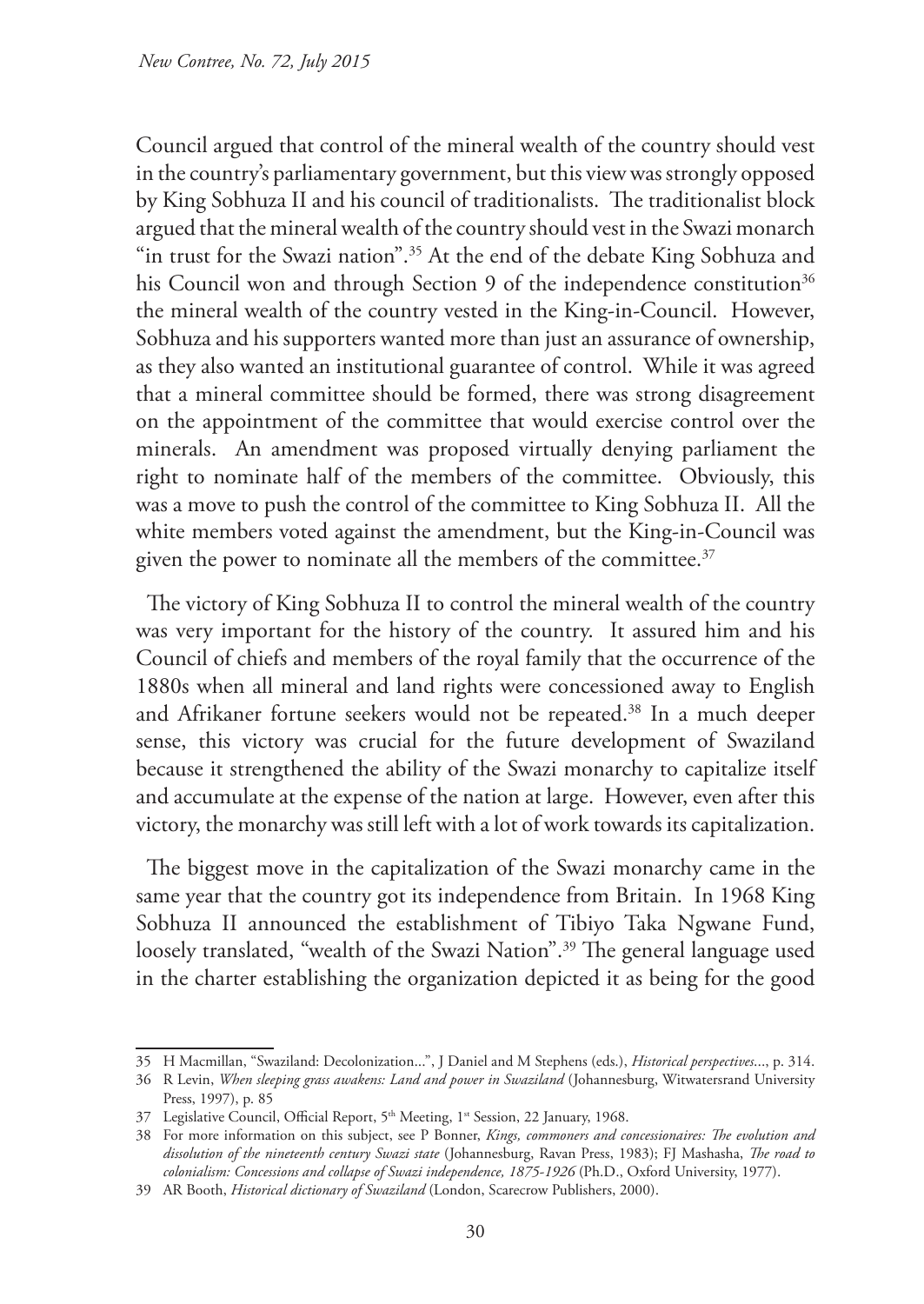of the whole Swazi nation.40 In spite of the nationalistic language used in the charter, there were certain troubling aspects of the structure and "modus operandi" of the new organization. King Sobhuza II moved fast to tighten his grip on this institution by forming a governing body whose members were all appointed by him. Using his power to appoint its members, the leadership of the body was put in the hands of senior princes and members of the royal family. It became very clear early in the life of Tibiyo that it was not going to be open to members of the Swazi public but to remain a treasure box of the monarchy. As some commentators have observed, it became a vehicle that, "… enriched members of the royal family and some members of the traditional elite".41 John Daniel has observed that Tibiyo emerged, "… as an exclusive vehicle of capital accumulation for the royal family".42 Greg Mills has pointed out that, "Tibiyo Investments which was supposed to make investments on behalf of the Swazi nation, effectively operated to fund the monarchy."43 This was possible because Tibiyo was under the exclusive control of the monarch and was not accountable to any branch of government.<sup>44</sup> The second issue of concern was that the financial books of the institution were not open to the public as they were not under the control of the Minister of Finance. The situation was compounded by the fact that revenues from Tibiyo operations did not find their way to the national treasury for the benefit of the nation at large. The purpose of this organization was to capitalize the institution of monarchy and in the process the majority of the citizens were marginalized.

The initial fund for Tibiyo came from mineral royalties and this was the money used for the further capitalization of the organization. However, in 1975 the whole structure of royal accumulation was reorganized. Funds from mineral royalties were placed under a new organization called *Tisuka Taka*  Ngwane. This reorganization was in fact the bourgeoning of monarchical accumulation in Swaziland. Tibiyo began to function exclusively as an investment corporation, but its structure and purpose of beneficiation was not changed. Almost all of its functions were now financed by dividend payments from its shareholding in foreign capital ventures in Swaziland. By 1981 Tibiyo was a shareholder in thirty-three foreign business ventures in the country, and

<sup>40</sup> For more information on what was stated in the charter see, *A nation in progress, Tibiyo TakaNgwane. A charter for progress* (the pamphlet is undated but it is generally known that it came out in August 1968).

<sup>41</sup> H Macmillan, "Swaziland: Decolonization…", J Daniel and M Stephens, *Historical perspectives*… (eds.), p. 105.

<sup>42</sup> J Daniel, "Swaziland in the context of South African destabilization", J Daniel and M Stephens (eds.) *Historical perspectives on the political economy of Swaziland: Selected articles* (Kwaluseni, SSRU, 1986), pp. 181-191.

<sup>43</sup> G Mills, *Why Africa is poor and what Africans can do about it* (New York, Penguin Books, 2010), p. 300.

<sup>44</sup> R Davies, et. al., *The kingdom of Swaziland...*, p. 17.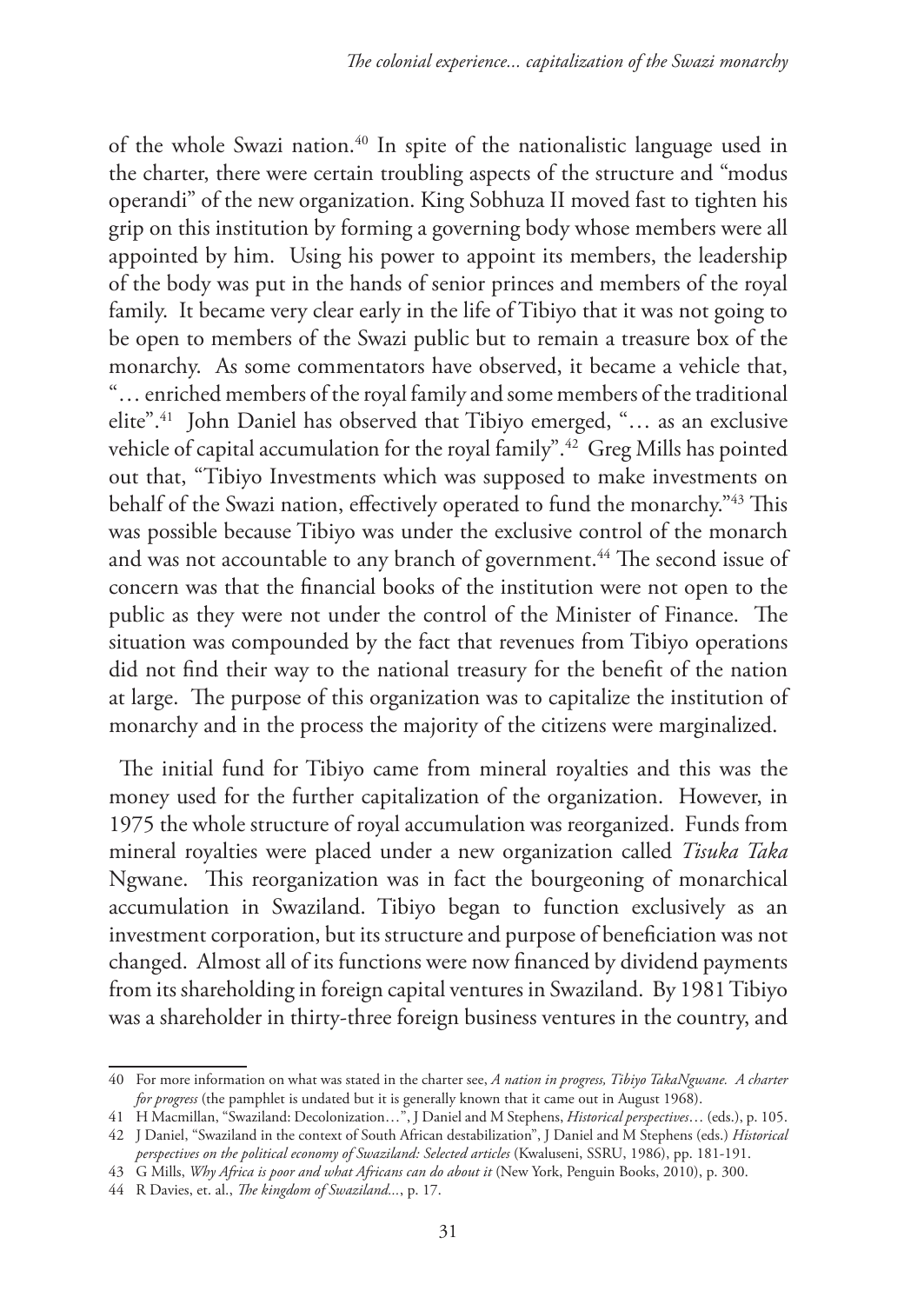such shareholding ranged from 20-50 per cent.<sup>45</sup> Some of the capital was used to finance land purchases in the name of the Swazi nation while in reality most of the land reverted into the hands of members of the royal family and other members of the ruling elite.<sup>46</sup> Tibiyo became a shareholder in many companies such as, Royal Swaziland Sugar Corporation (RSSC); Maloma Colliery Limited; Lubombo Sugar; Parmalat Swaziland; Simunye Plaza; Bhunu Mall; Swazi Spar Holdings; Swaziland Beverages; Alexander Forbes; Fincorp; and Tibiyo Leisure Resort trading as Royal Villas.<sup>47</sup> The capital generated by Tibiyo has also been used for financing some prestige ventures such as the National Reed Dance and the King's birth Day celebrations, all of which are meant to give support to the power of the monarchy.48 Tibiyo's policy of forming joint investment companies with foreign capital has resulted in the development of extensive ties to South African capital. The most recent version of this is that the South African party in power, the ANC, has also entered into joint ventures with Tibiyo. For instance, the ANC's capital investment body, Chancellor House Holdings (CHH), holds a 75% stake in the Maloma Colliery.49 The remaining 25% is not owned by the Swaziland government but by Tibiyo Taka Ngwane controlled by King Mswati III as an inheritance from his father.

Capital accumulation by Tibiyo does not come through productive ventures. Instead, it is achieved through a rentier fashion through share investment. Considering the dominance of Tibiyo in the country's economy, it can be argued that Tibiyo has bequeathed the Swazi economy a specific structure characterized by rent-seeking at most levels. It is a rent economy based on the desire for accumulation by the monarchy. While rent-seeking economic behaviour is not peculiar to Swaziland, what is troubling is that it is developed through the abuse of power.<sup>50</sup> The Swazi monarchy has used its, "…domination of the institutions of the Swazi state to transform [itself] into a capitalist".51 The most dominant principle is that, "… whoever controls access to the tap, collects the rent."52 The extraction of rent is based on a

<sup>45</sup> R Davies, et. al., *The kingdom of Swaziland...*, p. 18.

<sup>46</sup> For more information on the land issue in post-colonial Swaziland, see, HS Simelane, "The post-colonial state, class, and the land question in Swaziland", *Journal of Contemporary African Studies* 11(1), 1992.

<sup>47</sup> M Nkambule, "Civil society wants Tibiyo open for public scrutiny", *Times of Swaziland*, 25 January, 2009.

<sup>48</sup> J Daniel, "The political economy…", *South African Labour Bulletin* 7(6), April 1982, pp. 90-113.

<sup>49</sup> S Sole and L Dube, "Swaziland loan, a 'handout' from a sugar daddy", *Mail and Guardian*, 5 August 2011.

<sup>50</sup> Some scholars have argued that what distinguishes rent-seeking behavior in the majority of African states is the extent to which political power is abused for purposes of such a form of accumulation. For some detail see, P Chabal, *Africa: The politics...,* pp. 120-126.

<sup>51</sup> R Davies, et. al, *The kingdom of Swaziland...*, p. 20.

<sup>52</sup> F Cooper, *Africa since 1945: The past of the present* (Cambridge, Cambridge University Press, 2002), p. 172.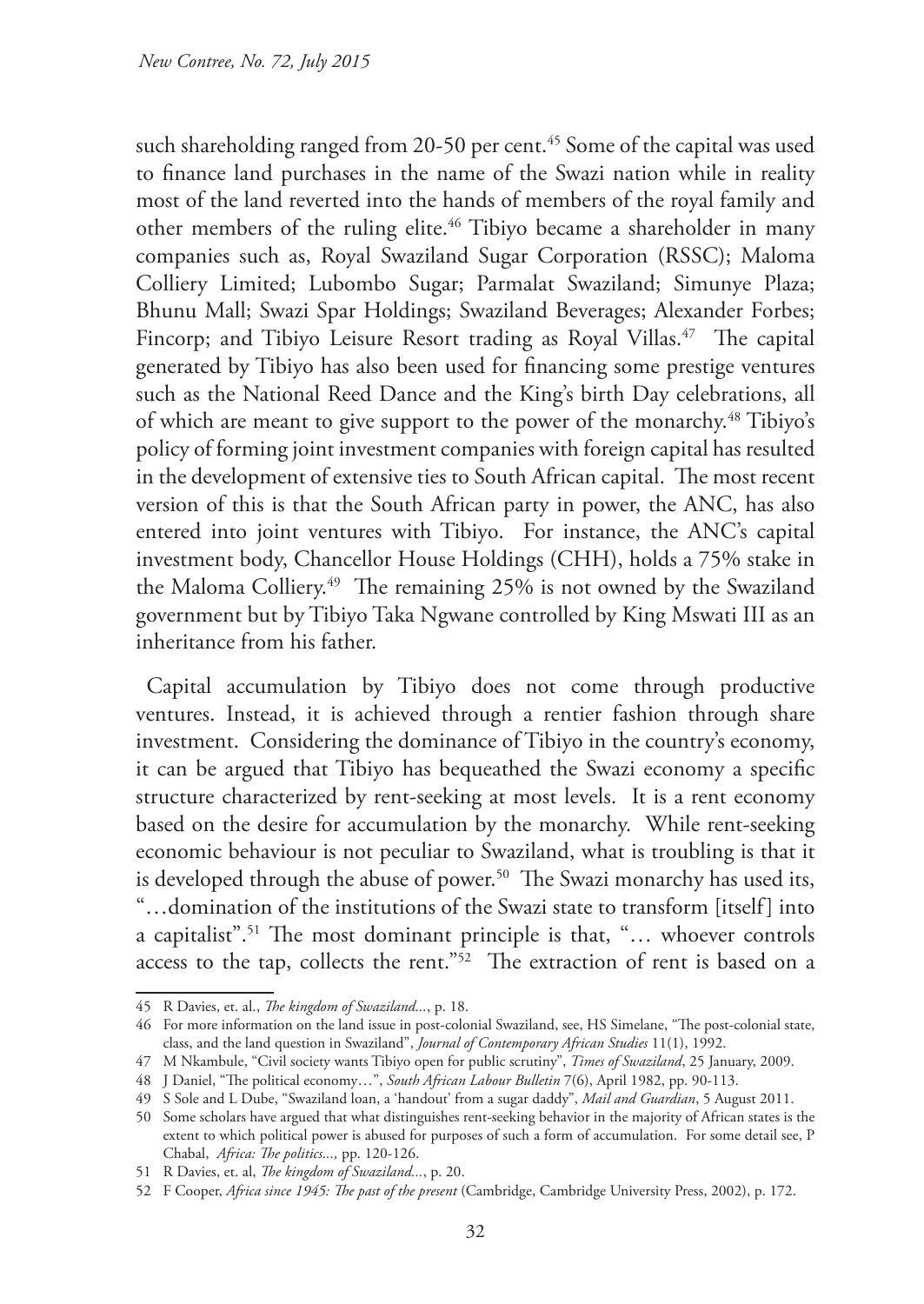closer cooperation, collaboration, and alliance with foreign capital. In spite of its affinity to foreign capital interests and agenda to capitalize the Swazi monarchy, Tibiyo has undertaken projects of social corporate responsibility.

For instance, it has made a contribution to the education of Swazi children. This is an issue that is often raised and amplified by the Managing Director of the organization whenever he is asked why Tibiyo companies are not taxed, and what contribution does the organization make towards the development of Swazi society. A study conducted in Swaziland revealed that Tibiyo provides bursaries to about five hundred Swazi students each year.<sup>53</sup> Between 1994 and 1998 about one hundred students benefitted from scholarships provided by Tibiyo for secondary and tertiary studies outside the country.<sup>54</sup>

The contribution of Tibiyo to the education of Swazi children is welcome but it should not be taken uncritically. There is still a question about which children who receive bursaries and scholarships from Tibiyo. Presently, there is no study that has interrogated this point. Anecdotal evidence points to the fact that the children of princes and princesses (whether they academically qualify or not), and children of the ruling elite closest to the monarchy have been the dominant beneficiaries. Addressing the issue of the bursaries and scholarships from Tibiyo, Dumisani Ngozo said:<sup>55</sup>

I cannot deny the fact that children from poor Swazi families have benefitted from money from Tibiyo. I have known children of ordinary Swazi who went through primary education through funding from Tibiyo. However, we should not be blind to the fact that the biggest beneficiaries are from the royal family and from the families of some of the influential people in the country. This has especially been the case with financing students to study outside the country. Some of these children were not even subjected to interviews as is usually the case with applicants from ordinary Swazi families. We cannot be fooled by all the lofty pronouncements the Managing Director sometimes gives to the public.

As pointed out above, the proclaimed philanthropy of Tibiyo through bursaries and scholarships should be balanced against the fact that Tibiyo industries are exempted from all forms of taxation. This denies the Ministry of Finance huge amounts of money that could be used in the provision of

<sup>53</sup> O Akinkugbe, "Higher education financing and equality of education opportunities in Swaziland" *International Journal of Social Economics* 27, 11(2000), pp. 1074-1097.

<sup>54</sup> O Akinkugbe, "Higher education financing and equality…", *International Journal of Social Economics,* 27(11), 2000.

<sup>55</sup> D Ngozo (School Principal), interview, HS Simelane (University Professor, Manzini), 28 June, 2014.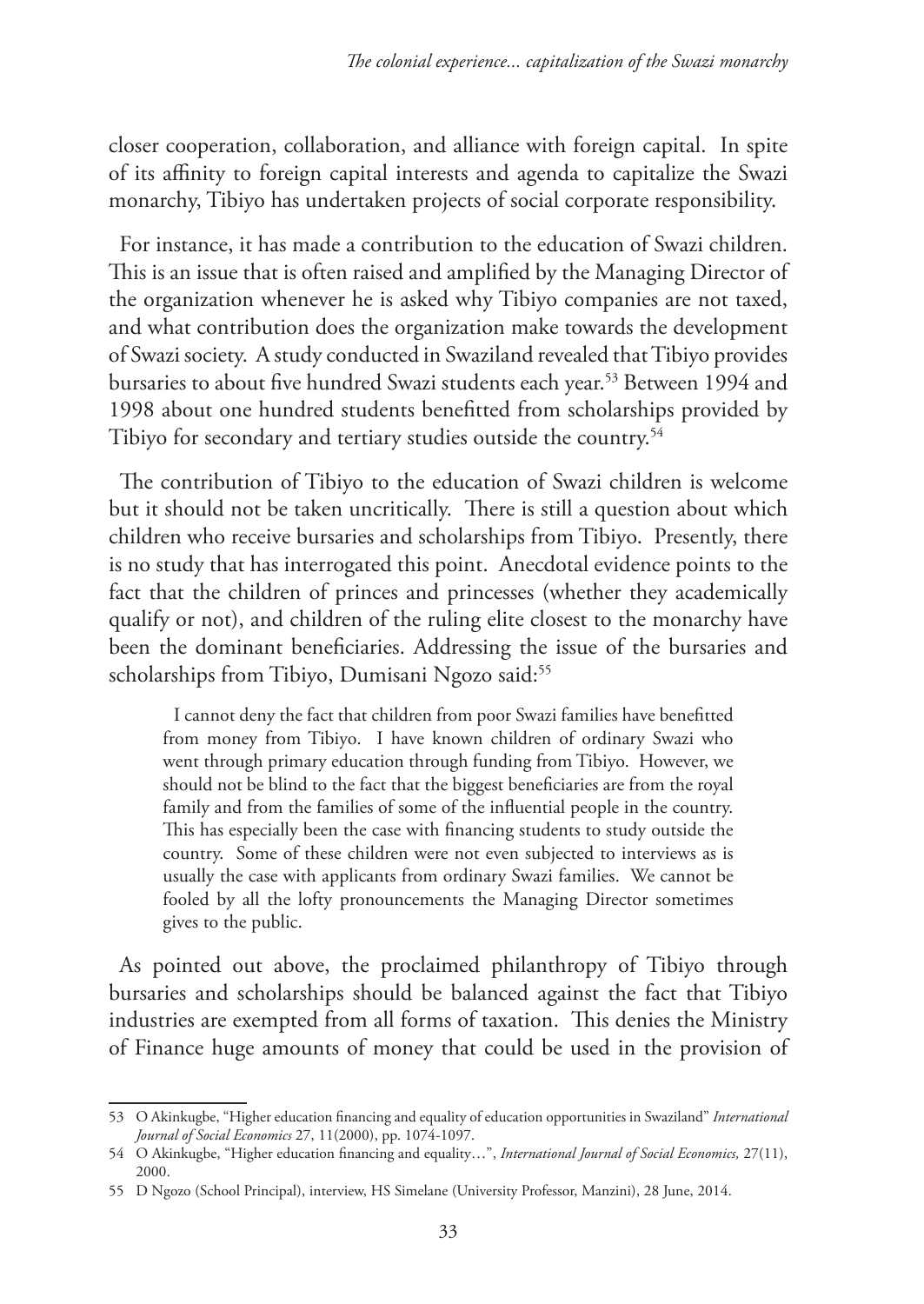public goods. Technically, therefore, the parents of the children who receive bursaries or scholarships from Tibiyo pay for them. The picture that has been given to the public portraying such funding as a "gift" from Tibiyo is therefore not entirely true. There is also the question of a comparison between the amount the Swazi national treasury could get from taxing Tibiyo and the value of the bursaries and scholarships given by Tibiyo. The lack of authoritative research in this area remains a lacuna in the existing body of knowledge.

### **Impact of the capitalization of the Swazi monarchy**

Although it is extremely difficult to research into the affairs of the monarch and general Swazi royalty,<sup>56</sup> information has filtered through estimating the personal wealth of the Swazi king. His wealth is estimated at USD200m, making him the richest monarch in Africa.<sup>57</sup> The income of Tibiyo, which the king controls is presently estimated at USD2billion and is used to support the king, his 13 wives, his more than twenty children, more than 500 princes and princesses and other members of the wider royal family.<sup>58</sup> In 2014 the Swazi parliament allocated \$61million for the king's household budget. This was a time when the general population of the country was living on little more than \$1 a day. Over the last forty-six years Tibiyo has exploited its official status to acquire equity at nominal costs in key sectors of the Swazi economy. Strategically, Tibiyo is portrayed as an institution serving the Swazi nation as a whole, but practically, it functions as a private company under the exclusive control of the royal family.59 It is estimated that Tibiyo controls more than half of the Swazi economy and that effectively means that this control is in the hands of King Mswati III.

The impact of the capitalization of the Swazi monarchy is also revealed in the opulence of the Queen Mother/*Indlovukazi*. Although most of the properties owned by Indlovukazi are not in her name, evidence indicates that she has made an inroad into the hotel industry. A member of the public

<sup>56</sup> Since 1973 when political opposition was banned in Swaziland, the institution of monarchy has remained opaque and shrouded in secrecy. Hilda Kuper was the only researcher who was able to investigate aspects of the royal family as a result of her friendship with king Sobhuza II. Much as her research is informative, her work remains an academic support for the Swazi monarchy. The non-transparent nature of the monarchy remains up to this day.

<sup>57</sup> S Sole and L Dube, "Swaziland 'loan'...", *Mail and Guardian,* 5 August, 2011.

<sup>58</sup> G Mills, *Why Africa is poor...*, p. 300.

<sup>59</sup> J Daniel, "Swaziland in the context…", *South African Labour Bulletin,* 7(6), 1982, p. 187.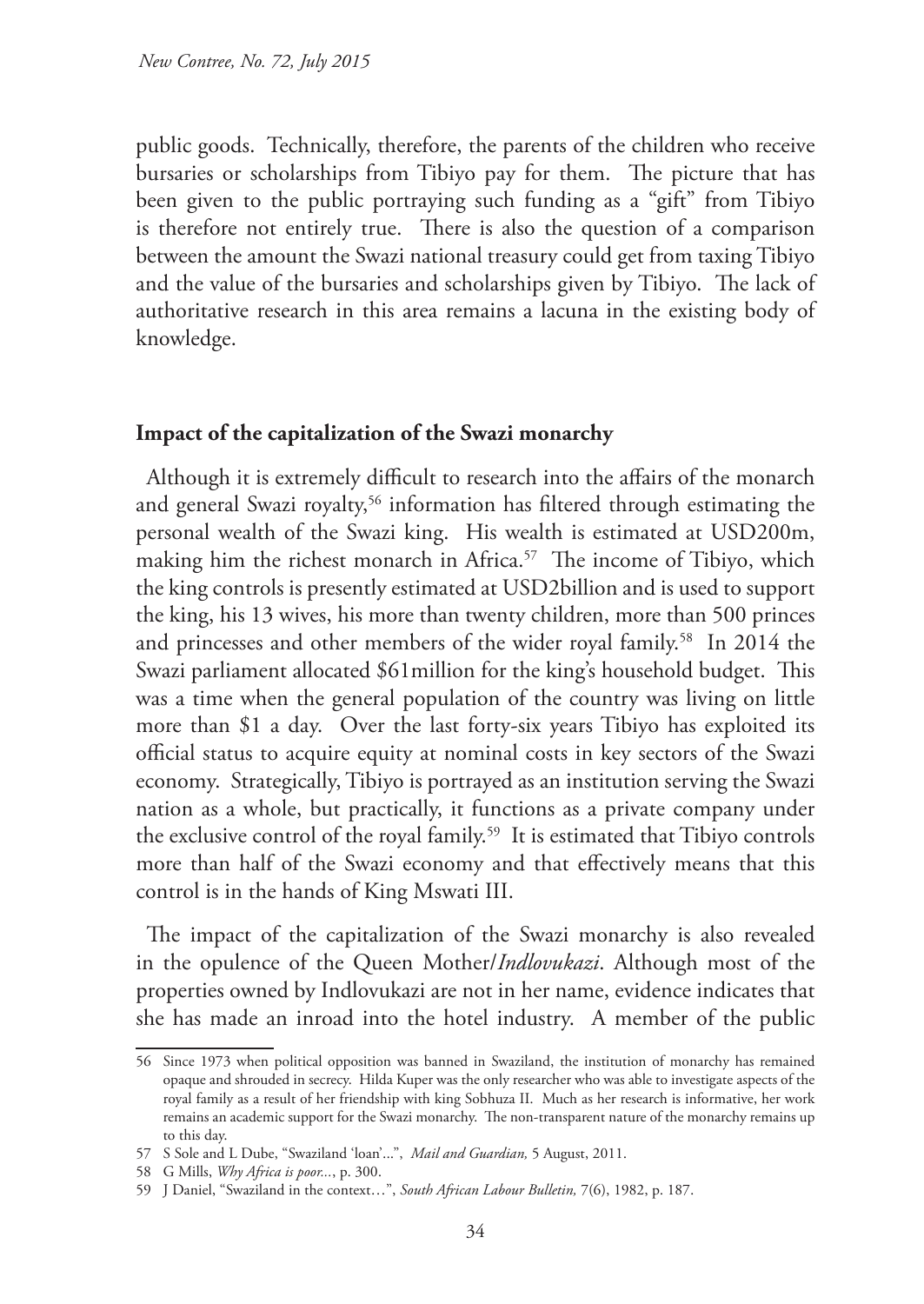commented:60

One of the major characteristics of the royal family today is its riches. You are asking me about the wealth of the King, but you do not seem aware that *Indlovukazi* herself has become very rich because she owns a number of businesses, especially hotels. She uses certain people as fronts so as not to attract attention to herself or the monarchy in general. For instance, what is former *Mgenule* Hotel is now her property that she bought in an auction using an individual we know as a front. There are several other businesses owned by her. However, you cannot compare her riches to those of the King. Money has completely transformed the monarchy in this country.

Members of Swazi society have observed the growing affluence of the monarchy and sometimes relate that to their own economic situation. Commenting on the affluence of the monarchy, Shadrack Ngwenya said:<sup>61</sup>

This country is the mother of the royal family and the stepmother of the rest of the citizens. I think the problem began when the country got its independence from Britain, especially when it was decided that revenue from minerals should be controlled by the King. The situation became worse when Tibiyo was formed and it was directed towards generating revenue for the monarchy, much to the neglect of the country in general. From there I think not less 80% of the revenue generated by Tibiyo is consumed by the royal family and does nothing to improve the economic well-being of the rest of the population. This is a very strange arrangement and it needs to be changed so that all of us can benefit from the resources of the country.

The capitalization of the institution of monarchy in Swaziland has contributed to rising levels of deprivation. This is the case because the capital that is accumulated by the monarchy is at the expense of the general citizenry. The opulence of the royal family, which is a direct result of the capitalization of the institution of monarchy, is sharply contrasted by the poverty of the majority of the citizens. The International Fund for Agricultural Development has reported a widening gap between the urban and rural populations. Subsistence agriculture, to which the majority of the Swazi are engaged is falling partly due to the inability of farmers to purchase basic agricultural inputs. It is also estimated that about 66% of the Swazi population is not able to meet their basic food needs, and 43% live in chronic poverty.<sup>62</sup> According to the United

<sup>60</sup> W Sibanyoni (Unemplyed Swazi Citizen), Interview, HS Simelane (University Professor, Manzini), 16 May 2014.

<sup>61</sup> S Ngwenya (Government Official in the ministry of Agriculture), Interview, HS Simelane (University Professor, Manzini), 24 June 2014.

<sup>62</sup> International Fund for Agricultural Development Report, *Rural poverty in the kingdom of Swaziland*, Report, 19 February 2013.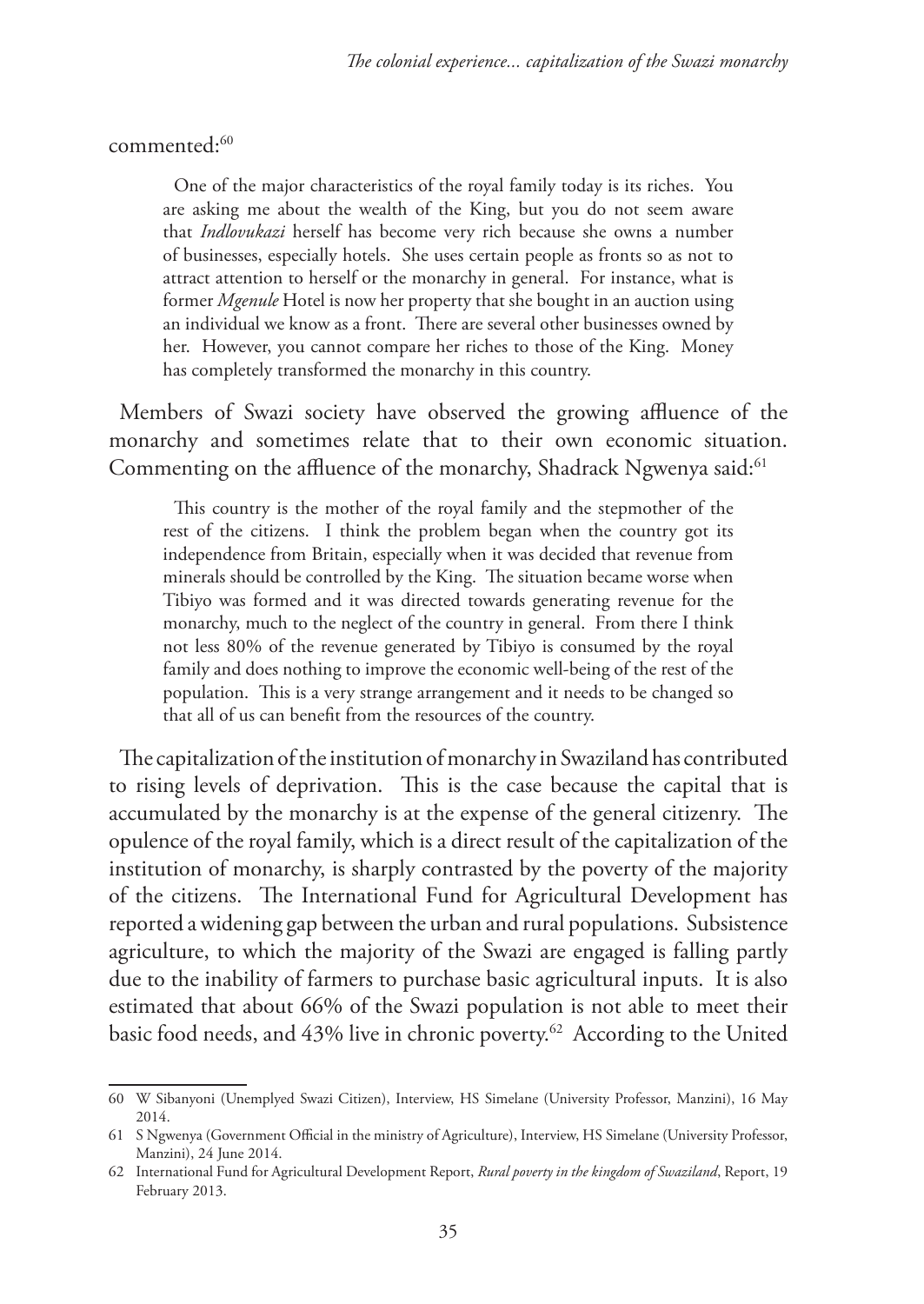Nations Human Development Index, 29% of Swazi children under the age of five years are stunted. Importantly, Swaziland has a similar rate of stunting to other countries with less than half of Swaziland's per capita income. A survey conducted by the World Food Programme and the Swaziland Government in 2013 revealed that Swaziland loses 34.1 % of its gross domestic product (GDP) from the long-term impact of chronic childhood hunger. It also came out that more than 40% of the country's labourforce suffer from physical stunting as a result of chronic malnutrition in early childhood. The difference between the opulence of the monarchy and extreme poverty of the maajority has prompted some commentators to say, "It is ironic that the government of Swaziland has no money but the Head of State is one of the richest monarchs in the world" (Quorted in Hourdent, 2011:3). Much as there are numerous variables to be considered in assessing deprivation and poverty, the monarchy is one of these variables because it has consumed a large portion of the revenue that would have assisted in the provision of public goods.

It is no longer useful to talk of the Swazi monarchy as though it is an untransformed remnant of the past encapsulating an unchanged indigenous structure of governance. Whatever variant of tradition the Swazi monarchy exhibits today, it is a reconstructed tradition very different from what had been in the past. The conclusion drawn from portraying the Swazi monarchy as having survived colonialism unchanged, is misleading. Capitalism as embodied in the centrality of money has become a leading value of the Swazi monarchy. To conclude that after independence we can talk of the "Triumph of tradition" as the historian, Hugh Macmillan has said, is not useful because it fails to highlight the extent to which capital has transformed the values of the institution.63

As a result of capitalization, the Swazi monarchy, and particularly the monarch has become selfish. This is because, as has been the case in most of Africa, colonial rule and capitalism aggravated jealousy and greed.<sup>64</sup> Traditionally, the institution of monarchy was a sanctuary of the poor and destitute in society. The king's accumulated wealth was, "… used for tribal benefit".65 The accumulation of the monarchy was conceptualized as a safeguard for the protection of members of society and not the glamour and

<sup>63</sup> For more information on this line of analysis see, H Macmillan, "Swaziland: Decolonization...", J Daniel and M Stephens (eds.), *Historical perspectives...,* pp. 104-125.

<sup>64</sup> A Roberts, "African cross currents," A Roberts (ed.), *The colonial moment in Africa*..., pp. 223-266.

<sup>65</sup> I Schapera, *The bantu-speaking tribes of South Africa: An ethnographical survey* (Cape Town, Maskew Miller, 1953), p. 178.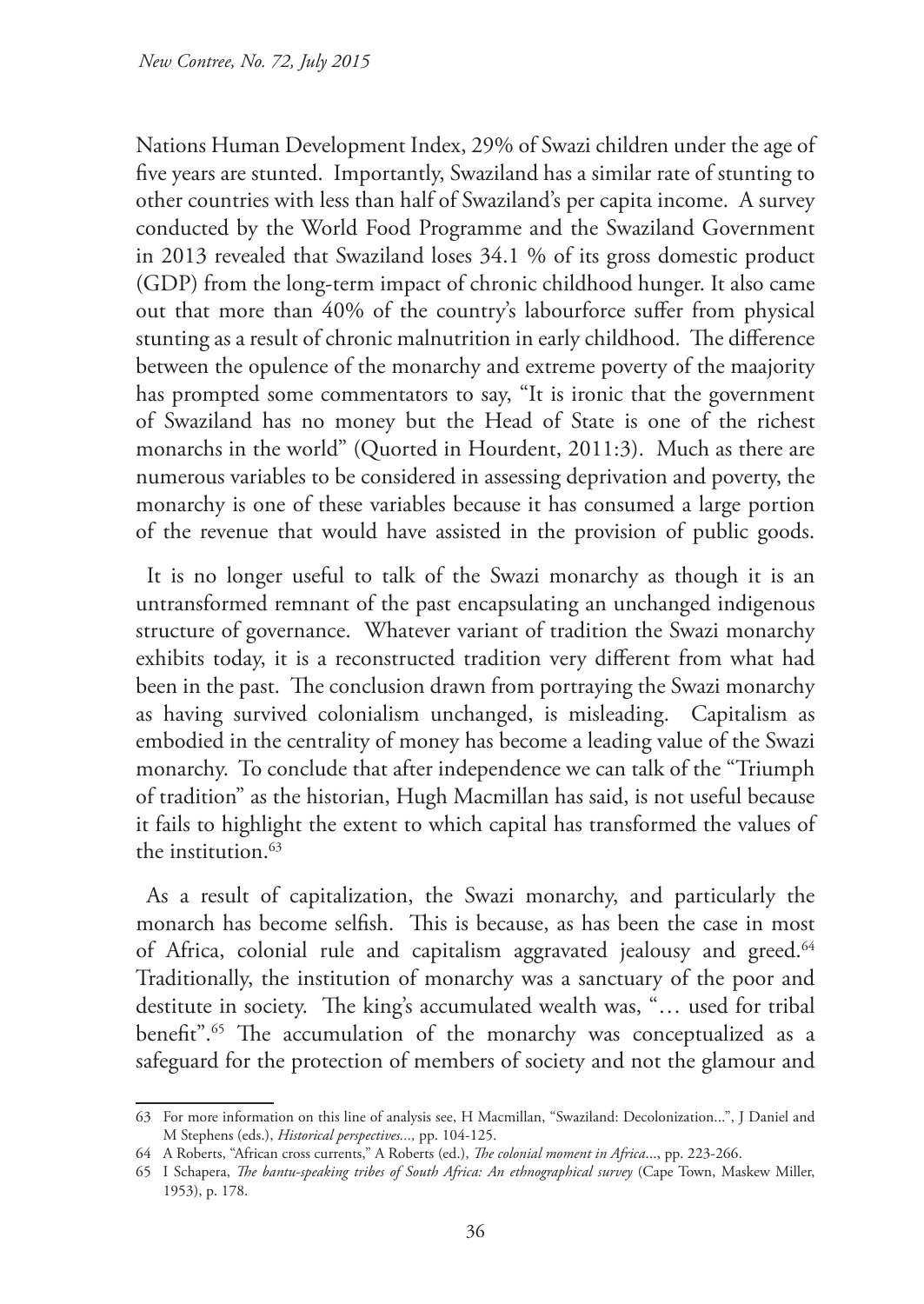opulence of members of the royal family and those closest to it. That is why in siSwati *inkhosi yinkhosi ngebantfu* (the king is king through the people).<sup>66</sup> This is because through unselfish deeds there was always a connection between the monarch and the general population. With the intensification of capitalization, the institution of monarchy has become individualistic largely concerned with the affluence of the royal family. The Swazi monarchy has ceased to be a safety net for the poor. Traditionally, "the chiefs' kraals were meant to be a refuge for those members of society who could not cope with social crises".<sup>67</sup> It is also observed that, "In the past native authorities have been seen to upkeep the destitute natives".<sup>68</sup> After independence this social value had dramatically changed. The fact that the Swazi king monopolizes the wealth generated through Tibiyo is a clear indication of this change and its growing selfishness. The selfishness of the Swazi monarch has not received the attention of Swazi scholars and other commentators because as Adam Smith said, like most of us, they have the, "… disposition to admire, and almost to worship, the rich and powerful, and to despise, or, to neglect, persons of poor and mean condition…. We see frequently the vices and follies of the powerful less despised than the poverty and weakness of the innocent".<sup>69</sup> Even though Adam Smith believed that sympathy and benevolence would restrain selfishness, the desire for capital accumulation by the Swazi monarch has seen no restraint.

The capitalization of the Swazi monarchy has produced a detachment between the people and the monarch. This tendency was observable just a few years before independence when it was noted that, "… today Sobhuza is probably out of touch with the problems of the rural Swazi, for in the fortythree years of his reign, the broad popular base of national participation in the *libandla* has withered away".<sup>70</sup> Even though Sobhuza's party won the first elections overwhelmingly, there was an indication that he was losing grip in some areas of the country.<sup>71</sup> There is no doubt that colonialism on its own played an important role in this alienation, but a more crucial reason was that the monarchy was too occupied with self capitalization to pay attention to the interests of the general population. The flip side of this argument is the

<sup>66</sup> This notion is well expressed in H Kuper, *Sobhuza II... .*

<sup>67</sup> HS Simelane, "War economy and society in colonial Swaziland" (PhD., University of Toronto, 1991), p. 221.

<sup>68</sup> Swaziland National Archives (SNA), File 1155 – Mbabane District Annual Report.

<sup>69</sup> A Smith, *The theory of...*, p. 120.

<sup>70</sup> J Halpern, *South Africa's hostages: Basotholand, Bechuanaland and Swaziland* (Harmondsworth, Penguin, 1965), p. 368.

<sup>71</sup> For more information on this issue see, R Levin, *When sleeping grass awakens... .*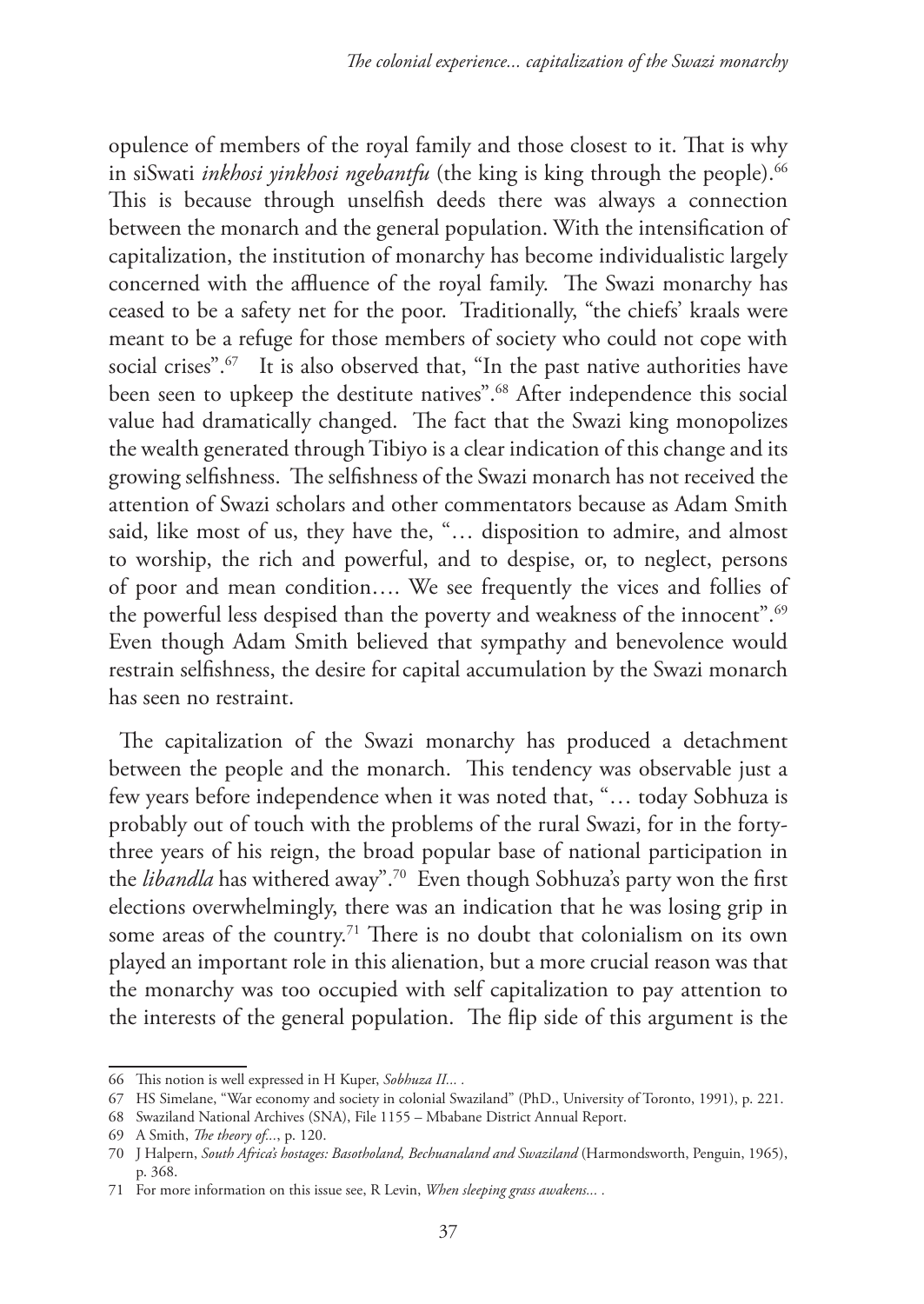question why the Swazi monarchy has maintained its power if capitalization was alienating it from the general population. King Sobhuza II was aware of this alienation and he moved to use his political power to manage such alienation. Political power was used to eliminate alternative political groupings.<sup>72</sup>

Once the monarchy was intensively capitalized after 1968, it lost the reciprocal values that had previously made it a safety net for the poor and marginalized. Traditionally, while the general citizenry was expected to be loyal to their king, he in turn carried the responsibility of protecting the economic well-being of the community as a whole. The king was expected to dispense material benefits to those over whom he ruled. This reciprocal link of obligations was broken by the predominance of capital in the operations of the monarchy. The office of the king became a device for accumulating resources, especially money. In the character of the monarchy, there has been an observable shift from collective responsibility to individual quest for power through wealth. Admittedly, this is a development that covered both the colonial and post-colonial periods, but was more pronounced after independence. The only indication of such reciprocity these days is when some citizens perform royal duties. For instance, the young maidens who attend the annual *Umhlanga* receive walking shoes from the monarchy. Also, the traditional regiments that weed the king's fields are paid allowances but, at the moment, it is still not clear what the exact amount is. In these instances of reciprocity money has become a determining factor for mobilization of the citizens, and this is something that did not happen before the institution of monarchy was capitalized. The main reason "why" the monarchy has engaged in such a reciprocal situation is that the traditional functions mentioned above are meant to support and strengthen the monarchy political. The referral object is not the citizens but the monarchy.

The capitalization of the monarchy has also resulted in an increase in the monopolization of power by the monarchy. When the benefits of capital accumulation became clear, the Swazi monarch became even more greedy and refused to share political power with other groups in society. This was the case because political power was the main instrument to be used in capital accumulation. Such greed first manifested itself in 1973 when King Sobhuza II repealed the independence constitution and banned all political

<sup>72</sup> For more information on this subject see, King's proclamation, *Statutes of Swaziland*, Constitutional Law, 12 April 1973.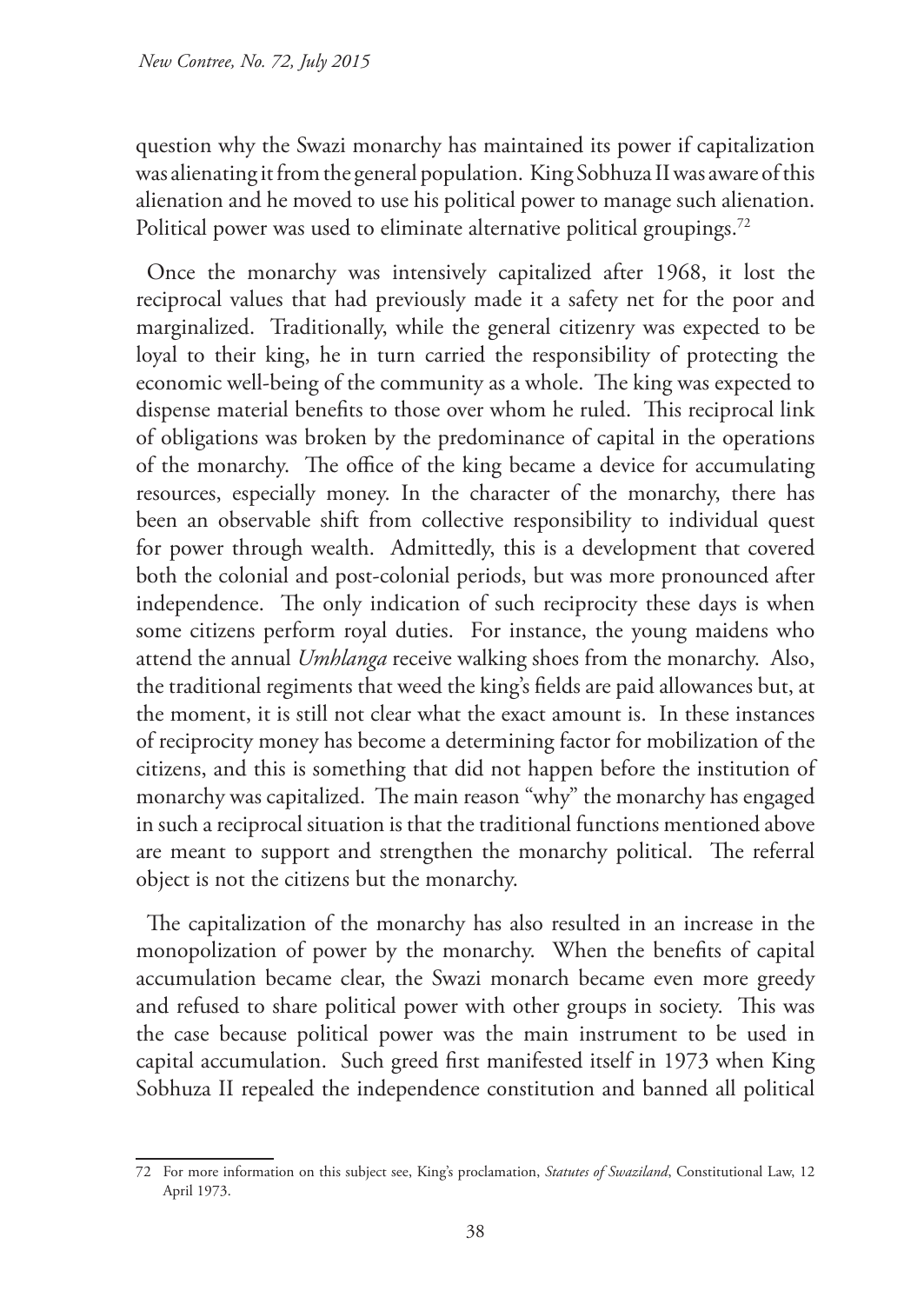parties, political meetings, and political demonstrations.73 The argument was that Swaziland was not fully independent as long as she was ruled through a constitution inherited from a colonial power.<sup>74</sup>

Most historians and political scientists interested in Swazi affairs in the postcolonial period have interpreted the above action of the Swazi monarch and his Council in purely political terms.<sup>75</sup> Conventional interpretations posit that this was a move to concentrate power in the hands of the royal family just for the sake of power. My argument is that the repeal of the constitution and the banning of political parties was not simply an exercise to serve political ends. At a deeper level it was meant to protect royal accumulation that had been set in motion earlier by capitalization of the institution of monarchy. The grand idea was the monopolization of the rentier economic structure that was enriching the royal family and the political marginalization of other groups was the best instrument for unrivalled accumulation. This monopolistic tendency was an indication of how the Swazi institution of monarchy had been transformed through colonialism but more particularly through the capitalization process that took place from 1968. The action of repealing the independence constitution and brutally supressing all opposition was the politics of greed to pave the way for capital accumulation that has proceeded up to today.

The capitalization of the institution of monarchy in Swaziland has distorted the country's traditional system of governance. Since the monarchy can accumulate through proceeds from joint ventures, the institution of monarchy has become less accountable to the citizens. The monarchy no longer finds itself obliged to solicit acquiescence of its subjects to income generation. As a consequence of the money the monarchy accumulates from joint business ventures, it is able to pay off citizens through patronage without yielding political power to them.76 The easy money collected through rent-seeking has given rise to a temptation to use the funds to supress society while taking the profits for itself. Such accumulation has reduced the capacity of the citizens to

<sup>73</sup> King's Proclamation, 12<sup>th</sup> April, 1973, Sections 2(a), (b), and (c).

<sup>74</sup> HS Simelane, "Conformers and pretenders: The case of middle class opposition in Swaziland, 1962-2000", *Lwati: A Journal of Contemporary Research,* 3, 2003, pp. 235-250.

<sup>75</sup> For some versions of such a political interpretation, see AR Booth, *Swaziland: Tradition*...; R Levin, *When sleeping grass awakens...*; H Kuper, *Sobhuza II...*; and R Levin, "Swaziland's Tinkhundla and the Myth of Swaziland Tradition", *Journal of Contemporary African Studies* 10(2), 1991, pp. 37-64.

<sup>76</sup> Such a development is not peculiar to Swaziland but has been observed in most regimes where rent-seeking is dominant. For a more general discussion see, B Powell, RJ Dalton, and K Strom, *Comparative politics today: A world view* (Boston, Longman, 2012).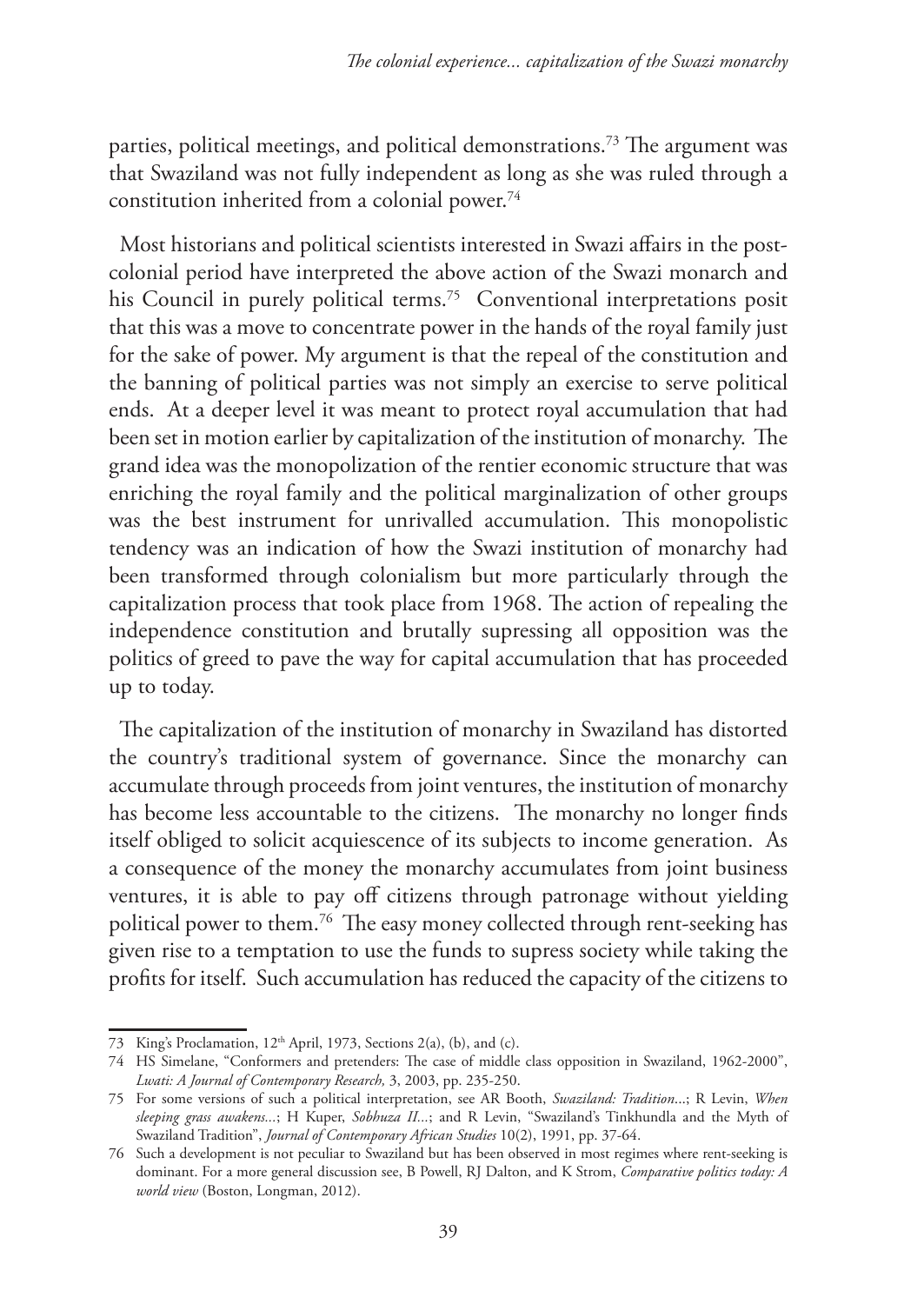hold their leaders accountable. As a result, the Swazi monarch has continued to exploit its leadership position to advance its own ambitions for wealth, much to the neglect of the citizens.

With the philosophy of viewing money as a source of power, the institution of monarchy in Swaziland has become an extractive institution. It has developed as an institution which concentrates power in the hands of a narrow elite which is able to structure economic institutions to extract resources from the rest of society. This characteristic was not clearly pronounced during the colonial period because the institution of monarchy was constrained by the colonial state and British colonialism in general which relegated it to a subordinate structure incapable of making independent decisions. However, the post-colonial period offered new opportunities of independent action and extended the capitalization of the institution.

Research has shown that countries dominated by extractive institutions have achieved low levels of economic development.77 For the fact that Swaziland is dominated by an extractive monarchical institution, the country's economic development trajectory is that of decline and at times descending into crises. If Swaziland is to achieve meaningful economic development that entails improvements in education, health, and self-esteem of the citizens, then there is need to either halt or regulate the capitalization of the institution of monarchy through processes of economic and social justice. This would save the public from further deprivation and marginalization. If this could happen, then the institution of monarchy in the country would be re-humanized.

# **Conclusion**

The subject of the Swazi monarchy has occupied the attention of several scholars and commentators. While some have been attracted to the fact that the Swazi monarchy survived British colonialism, others have paid attention to the fact that as a result of the dominance of the monarchy in the country's economic, political, and social affairs, Swaziland remains the only country in Southern Africa that has not made a positive response to several democratic waves that have swept the region and the continent. With a few marginal exceptions, these analyses have continued to present a picture of a somewhat

<sup>77</sup> For more information on the discussion of institutions and their relationship to economic development see, D Acemoglu and JA Robinson, *Why nations fail... .*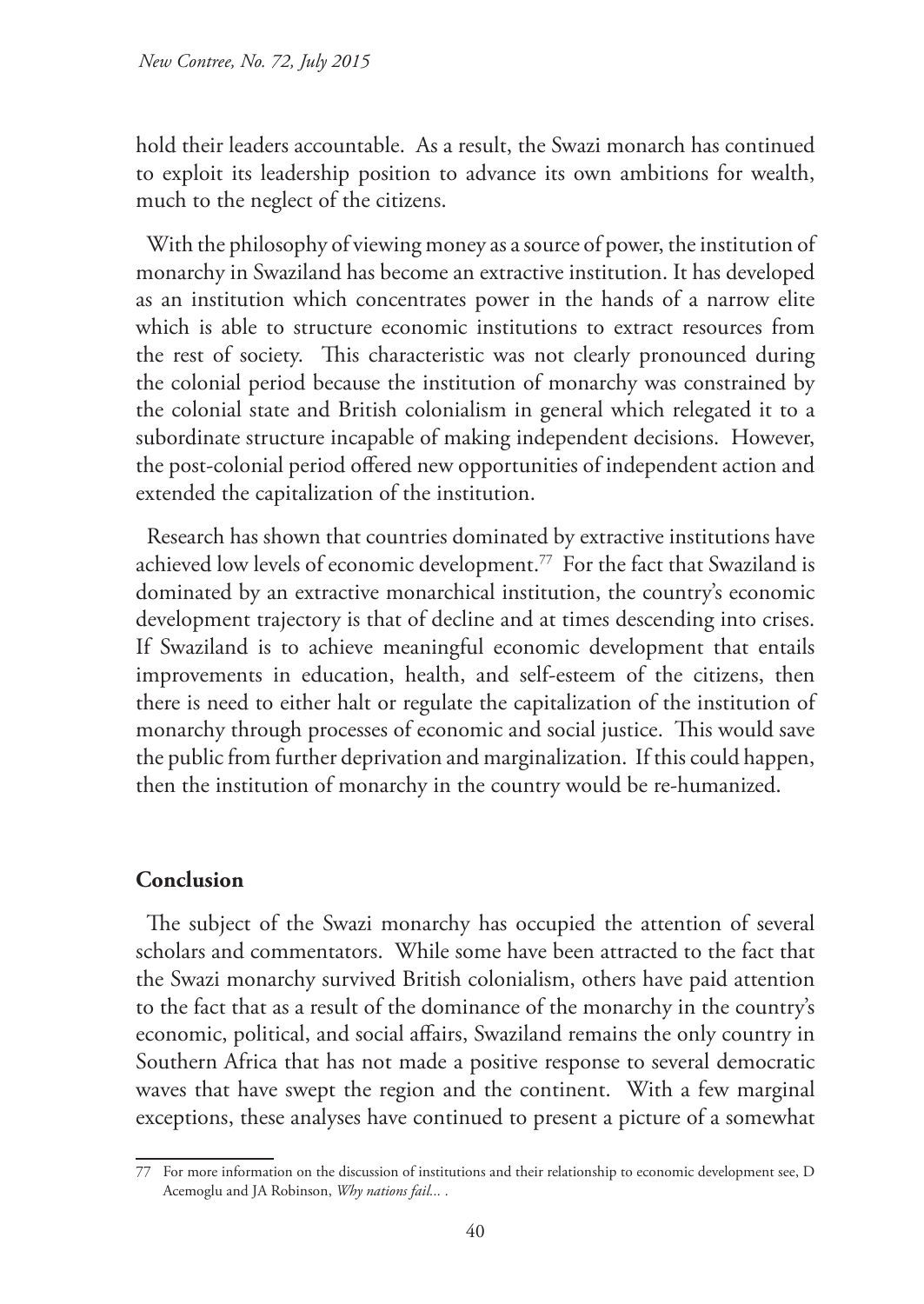changeless traditional Swazi monarchy. Very little has been done to reveal the different dimensions of change and transformation in the philosophy and ethos of the Swazi monarchy overtime.

This article is based on the argument that contrary to the portraits of conventional literature, the Swazi monarchy was transformed by colonialism and the economic system that came with it. This transformation was largely a product of colonial imposition, but also a product of the choices made by Swazi leaders.78 Such choices, where applicable, were based on the configuration of the interests of the monarchy and those social groups that stood to benefit from the choices made.

While there are several dimensions along which the transformation of the Swazi monarchy can be analysed, the dimension chosen for this article is money/ capital. The article has argued that the infusion of capital (capitalization) into the functioning of the Swazi monarchy produced a transformative impulse that changed the values of the institution of monarchy from what they were in pre-capitalist times.

The article has shown that the foundation for the injection of capital into the institution of monarchy was established by Qween Regent Labotsibeni at the beginning of the colonial period. Having seen the imperialist European nations conquering all the polities in the region, she concluded that money and education were the major sources of power and that the Swazi should pursue the accumulation of money and attain high levels of education in order to be powerful. Capital accumulation came to be conceived as the pillar and strength of the Swazi monarchy. Even the young prince who took over power in 1921 received a palace education on the power of money and therefore the need for its accumulation. The introduction of capitalism as an economic system in the colonial period received fertile ground in the Swazi leadership.

While there were instances of the capitalization of the institution of monarchy in the colonial period, the article has shown that it was in the postcolonial period that the process was intensified. In this period, capitalization of the institution was anchored on the legal framework of the country as the constitution gave the Swazi king complete control of the mineral resources of the country. It was revenue from these mineral resources that was invested

<sup>78</sup> See for example, AM Kanduza, "'You are tearing my skirt': Labotsibeni Gwamile Mdluli of Swaziland", C Youe and T Stapleton (eds.), *Agency and action in colonial Africa* (London, Palgrave, 2001).